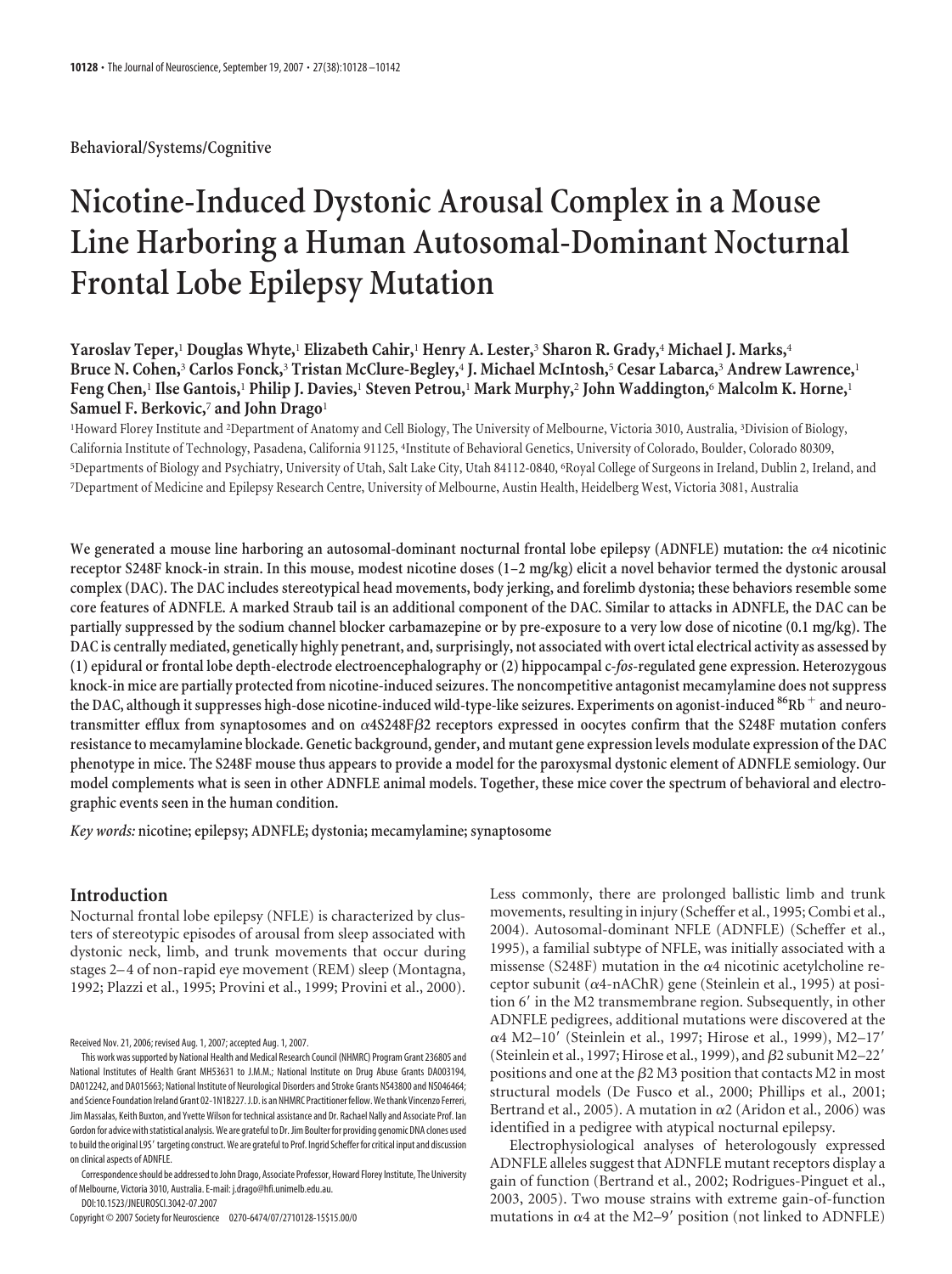were generated. Adult 9' knock-in mice do not display spontaneous seizures (Fonck et al., 2003, 2005) but are hypersensitive to many effects of nicotine. The reported L9'A mutant low-dose nicotine-induced "behavioral seizures" are not associated with epileptiform spike-and-wave electroencephalographic (EEG) changes (Fonck et al., 2005); in this respect, the L9'A nicotineinduced behavior resembles most ADNFLE attacks (Combi et al., 2004).

Two ADNFLE knock-in strains have been described: the Chrna4S252F (same as our S248F M2-6' mutation) and the  $\alpha$ 4 in-frame insertion of a leucine at M2–17' (Klaassen et al., 2006). Both lines display spontaneous seizures of two types: brief periods of behavioral arrest and extended attacks of wild running associated with falls. In contrast to typical ADNFLE seizures, which display epileptiform electroencephalograms in only onethird of patients (Combi et al., 2004), these mice display frequent spontaneous seizures associated with high-voltage EEG spikes throughout the day. However, ADNFLE includes a spectrum of clinical manifestations. Although brief dystonic "extrapyramidal" semiology is a signature of ADNFLE (Scheffer et al., 1995; Combi et al., 2004; Bertrand et al., 2005), occasional patients display violent, prolonged hyperkinetic activity (Scheffer et al., 1995). Thus, the Klaassen lines could represent a more severe model of ADNFLE.

Here we report that  $\alpha$ 4 S248F knock-in mice respond to modest nicotine injections with a novel behavior that closely resembles the dystonic head and limb semiology of ADNFLE attacks (Scheffer et al., 1995; Combi et al., 2004). Consonant with the majority of ADNFLE attacks in humans (Combi et al., 2004), the dystonic paroxysms in S248F mice are not accompanied by overt epileptiform changes.

# **Materials and Methods**

Materials.<sup>[3</sup>H]Dopamine (40–60 Ci/mmol),<sup>[3</sup>  ${}^{86}\text{Rb}^+$ , and  $[{}^{125}\text{I}]$ epibatidine were obtained from PerkinElmer (Boston, MA). All reagent-grade salts and the following chemicals were products of Sigma-Aldrich (St. Louis, MO): acetylcholine iodide, ascorbic acid, atropine sulfate, bovine serum albumin, carboxymethoxylamine (aminooxyacetic acid), cytisine, diisophosphofluorophosphate, glucose, NNC-711, nomifensine, pargyline, and tetrodotoxin. HEPES was from Roche Diagnostics (Indianapolis, IN), and sucrose was from Fisher Chemical (Fairlawn, NJ). Mecamylamine used in synaptosome assays was a gift from Merck, Sharp and Dohme Research Lab (Rahway, NJ). Mecamylamine, carbamazepine, 2-hydroxypropyl-ß-cyclodextrin, and nicotine used in behavioral studies were obtained from Sigma (St. Louis, MO); nicotine doses stated refer to free base. Chlorisondamine diiodide was obtained from Tocris (Ellisville, MO). Chloral hydrate was obtained from Crown Scientific (Melbourne, Australia). Mecamylamine used in the oocyte study was obtained from Sigma.

*Animals.*All procedures involving the use of live animals conformed to the Australian National Health and Medical Research Council code of practice. The guidelines of the National Institutes of Health (NIH) were followed for all animal procedures at the University of Colorado and the California Institute of Technology.

*Generation of S248F knock-in mice.* An  $\sim$  4000 bp fragment containing exon 5 of the  $\alpha$ 4-nAChR was excised from the L9S' targeting construct (Labarca et al., 2001) using an *Spe*I restriction site and cloned into pBlue-Script (Stratagene, La Jolla, CA). Site-directed mutagenesis was performed using the QuikChange site-directed mutagenesis kit (Stratagene) to correct the original L9S' mutation and introduce the S248F mutation. Primers used for mutagenesis reaction were a 40 bp sense 5--AGGTCACGCTGTGCATCTTTGTGCTGCTTTCTCTCACCGT-3 and 40 bp antisense 5--ACGGTGAGAGAAAGCAGCACAAAG-ATGCACAGCGTGACCT-3'. The ~4000 bp SpeI fragment containing the S248F mutation was recloned into the targeting construct backbone. The final targeting construct was a 15.2 kb plasmid containing the S248F

carrying exon 5 with a LoxP-flanked neomycin phosphotransferaseresistance cassette cloned 163 bp downstream of exon 5. The diphtheria toxin-A chain gene is cloned adjacent to the 5'-flanking homologous limb for negative selection against random insertion. The construct was linearized with *Not*I and electroporated into a 129/Sv line of embryonic stem (ES) cells (W9.5). Homologous recombinant events were identified by an *EcoRI/BamHI* digest Southern blot using an ~1000 bp flanking probe complementary to a genomic DNA sequence lying upstream of the 5' homologous flank. The wild-type (WT) allele was identified as a 9.7 kb *Bam*HI*–Bam*HI fragment, whereas the recombinant allele was a 7.7 kb *Bam*HI*–Eco*RI fragment (see Fig. 1*A*). Recombinant ES clones identified by Southern blotting and confirmed to have the S248F knock-in mutation by direct sequencing were injected into C57BL/6 blastocysts for generation of chimeric mice. Chimeras that were consistently germline transmitting were mated with CD1 background adenovirus EIIa promoter-driven *Cre* recombinase-expressing homozygous transgenic mice (Lakso et al., 1996) so as to excise the neomycin selection cassette. The presence of the mutation at the RNA level was verified by extracting total-brain RNA, synthesizing cDNA using the First-Strand cDNA synthesis kit (Invitrogen, San Diego, CA) and sequencing amplicons generated by PCR. Heterozygous CD1/129Sv background mice were crossed with each other to generate homozygous mice or were mated with C57BL/6 mice to generate mice on a C57BL/6 genetic background. Highpercentage chimeras were also mated with pure 129Sv background WT mice (Howard Florey Institute) to generate neomycin intact heterozygous 129Sv background mice, and these were used in crosses with EIIa/ Cre activator lines when chimeras were no longer generating progeny. PCR using sequence-specific primers that were based on the sequence of the original L9S' plasmid (Labarca et al., 2001) spanning the residual LoxP site were used to identify transgenic progeny. Forward primers with the sequence 5'-GAGGGTACATAGTGTAGTCT-3' and a backward primer with the sequence 5'-AAACAGCCTGAACACT-TCAA-3' were used.

*EEG monitoring of mice.* Mice were anesthetized with chloral hydrate (4.0%, 0.01 ml/g). Four electrodes were fitted onto a plastic cap to occupy the following position on a mouse skull: front right and left, 1.5 mm anterior to bregma and 1.5 mm lateral to the midline; posterior right and left, 3 mm posterior to bregma and 1.5 mm lateral to the midline (Franklin and Paxinos, 1997). The cap and electrodes were secured to the mouse skull using dental cement. The mice were allowed to recover from the procedure for at least 2 weeks before EEG recordings commenced. The potential difference (voltage) between two frontal electrodes was recorded as the anterior EEG channel, whereas the difference between the two posterior electrodes was recorded as the posterior EEG channel. A Molecular Devices Digi-Data programmable signal conditioner and CyberAmp 380 were connected to a Pentium 4 personal computer (PC) to record EEG data. Both the anterior and posterior channels were sampled at 1 kHz with bandpass filtering at 1– 80 Hz. Mice were monitored for baseline changes and for evidence of spontaneous electrographic seizures both during extended daytime and overnight as described below. Five minutes of baseline electroencephalograms were recorded before nicotine was administered intraperitoneally. All postinjection behavior was monitored with a camera attached to the PC. Electroencephalogram and video scorers were blinded to the genotype of the mice.

*Combined depth and epidural electrode EEG studies.* Simultaneous epidural and depth-electrode video– electroencephalogram recordings were conducted on eight adult female heterozygous CD1/129 genetic background S248F knock-in mice (24 –29 g), and each animal was monitored between the hours of 10:00 A.M. and 5:00 P.M. for at least 10 h over a 2 d period. Mice were anesthetized by intraperitoneal injection with a mixture of ketamine (60 mg/kg; Parnell Laboratories, Alexandra, New South Wales, Australia) and xylazine (10 mg/kg; Troy Laboratories, Smithfield, New South Wales, Australia), and their temperature was monitored and maintained using a heated blanket (Frederick Haer Company, Bowdoinham, ME). Mice were placed in a mouse-adapted stereotaxic frame (My-NeuroLab, St. Louis, MO) in a flat skull position. Monopolar electrodes made of insulated silver wire (0.125 mm in diameter) were implanted in the left ventral orbital cortex (VO). The VO is located 2.1 mm anterior to bregma, 0.9 mm lateral to midline, and 2.7 mm dorsoventral as described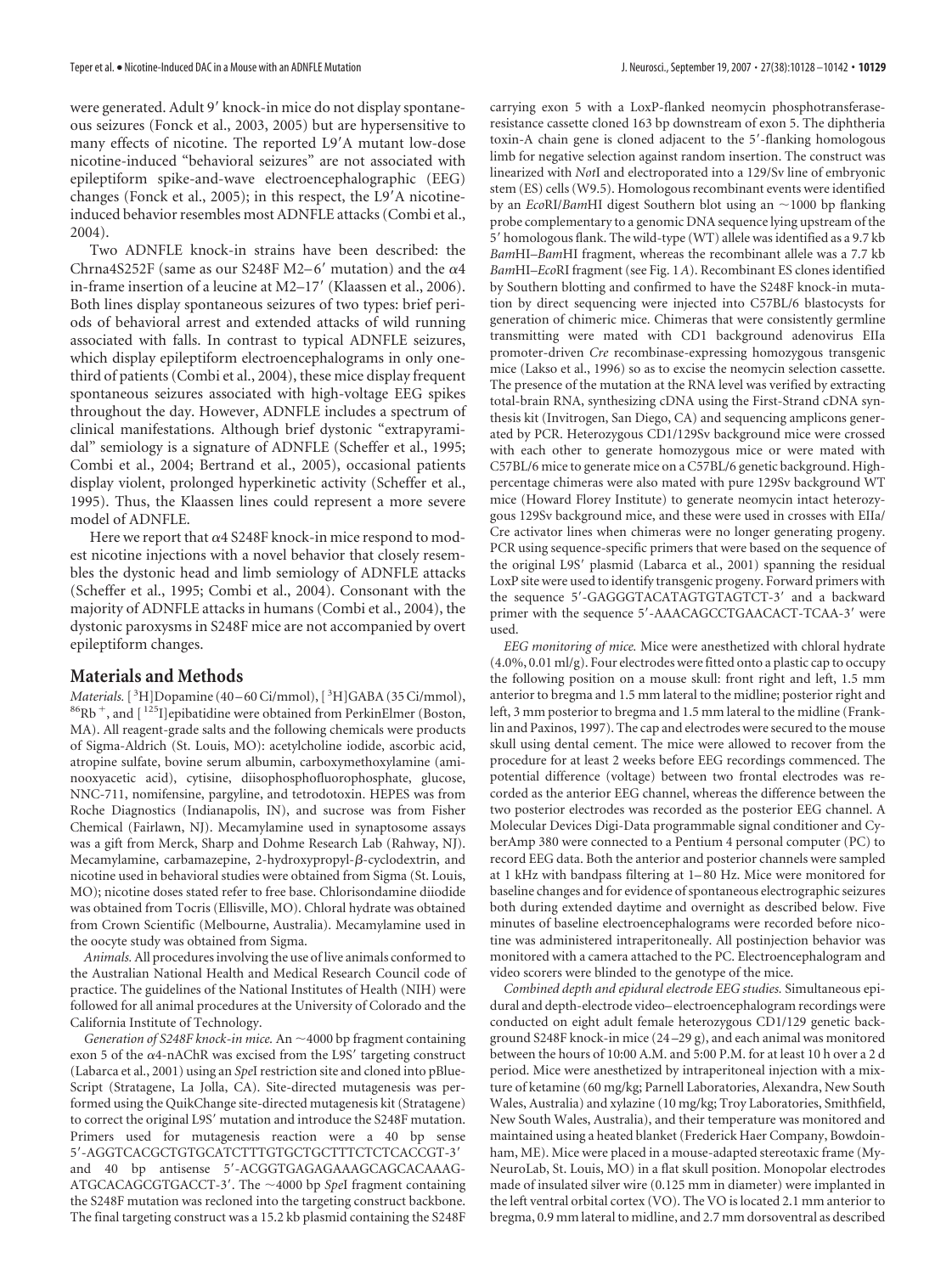previously (Franklin and Paxinos, 1997). The VO was chosen for depthelectrode placement because this part of the mouse brain (together with the nearby medial orbital and cingulate cortex) represents a relatively cholinesterase-rich region of the mouse cortex (Franklin and Paxinos, 1997) corresponding to the human homologs of ictal focus (mesial and orbital frontal cortex) as identified by video– electroencephalogram monitoring, interictal positron emission tomography, and focal hyperperfusion on ictal single photon emission computerized tomography studies in ADNFLE (Hayman et al., 1997). The animals were also equipped with monopolar epidural electrodes made of insulated stainless steel wire (0.051 mm in diameter) with insulation removed at the tip, positioned over the right somatosensory cortex (0.9 mm posterior to bregma and 2.5 mm lateral to midline) and the left and right visual cortex (4.5 mm caudal to bregma and 2.5 mm lateral to midline) (Franklin and Paxinos, 1997). Each electrode was connected to an electrode interface board (Qube3, Melbourne, Australia), which was attached to the skull and cemented in place using dental cement. The animals were allowed to recover, and all recordings were made from animals between 3 and 10 days after surgery. EEG activities were recorded with a computer-based digital acquisition system (Chart version 5.4.2; ADInstruments, Sydney, Australia) with concurrent video recording for behavioral analysis (Quicktime Capture Module version 1.2.2). All animals were placed in a glass cage and allowed *ad libitum* access to food and water. EEG signals were referenced to signals from a ground screw implanted in the bone over the frontal association cortex. EEG recording from each animal was monitored for several hours between 9:00 A.M. and 4:00 P.M. immediately before injection of nicotine. Animals were then given injections of nicotine (2 mg/kg, i.p.) followed by pentylenetetrazole (PTZ) (70 mg/kg, s.c.) to ensure that all electrodes were adequate for recording seizure activity. After completion of the recording experiments, animals were given injections of a lethal dose of Nembutal (100 mg/kg, i.p.) and perfused with 4% paraformaldehyde (PFA). Brains were removed and equilibrated in sucrose, and 50  $\mu$ m sections were cut on a cryostat. Histological analysis was performed after neutral red staining to verify the location of the VO depth-electrode.

Epidural electrodes only were used in electroencephalograms undertaken on 10th backcrossed C57BL/6 S248F knock-in and WT mice. For these experiments, monopolar epidural electrodes made of insulated stainless steel wire (0.051 mm in diameter) with insulation removed at the tip were positioned over the left and right somatosensory cortex (0.9 mm posterior to bregma and 2.5 mm lateral to midline) and the left and right visual cortex (4.5 mm caudal to bregma and 2.5 mm lateral to midline) (Franklin and Paxinos, 1997).

*Behavioral studies.* All drugs used in this study for intraperitoneal injections were made up in 0.9% saline and were injected in a volume ratio of 100  $\mu$ l/13 g body weight. For the seizure study, drug-naive male and female heterozygous and WT mice between 11–17 weeks of age, from three different genetic backgrounds [mice derived by mating germlinetransmitting chimeras with CD1 congenic EIIa/Cre homozygous mice (CD1/129Sv), mice derived from crossing CD1/129Sv heterozygous mice once with C57BL/6 mice (BL6 N1), and mice backcrossed five times on a C57BL/6 background (BL6 N5)], and  $\alpha$ 4-/- knock-out mice and littermate control mice (both of hybrid 129SvJ/C57BL/6 background) (Ross et al., 2000) were used in these experiments. All experiments were performed between 9:00 A.M. and 1:00 P.M. Each animal received a single intraperitoneal injection of 2, 6, or 8 mg/kg body weight nicotine immediately before being placed in a glass aquarium, and their seizure-like behavior was scored using a modified behavioral scale (Franceschini et al., 2002): 0, no identifiable seizure-like activity as defined by the presence of tremors, wild running, tonic– clonic seizure activity, or death; 1, head and/or body oscillatory tremors; 2, wild running; 3, loss of righting response and clonic seizure; 4, death after a clonic seizure. These behavioral end points were chosen for inclusion in our seizure scale because they were either correlated with unequivocal cortical EEG spike-andwave activity or were noted to give rise to hippocampal correlates of seizure activity on c-*fos*-regulated gene expression studies (data not shown). All experiments were videotaped to allow *post hoc* evaluation. In all cases, experimenters were blind to genotype and drug dose. Fifteen male and 15 female heterozygous mice and the same number of WT mice

were used for each of the three doses of nicotine used in each of the three genetic backgrounds tested.

For the mecamylamine experiments, heterozygous BL6 N1 female mice 14 –16 weeks of age were given intraperitoneal injections of either 0.5 mg/kg mecamylamine ( $n = 9$ ) or saline ( $n = 6$ ). Ten minutes later, mice received 8 mg/kg nicotine intraperitoneally and were placed in a glass aquarium, and their behavior was monitored and recorded.

For the carbamazepine study, BL6 N1 female heterozygous mice (*n* 35) were administered carbamazepine intraperitoneally at 0, 40, or 60 mg/kg. Carbamazepine was dissolved in 45% w/v 2-hydroxypropyl-βcyclodextrin. Twenty minutes after drug administration, locomotion was scored using a simple quadrant entry paradigm. Briefly, the floor of the glass-walled observation arena ( $36 \times 20 \times 20$  cm) was evenly divided into six quadrants. The number of quadrants the mouse entered with all four limbs over a 2 min period was scored by an experimenter who was blind to drug dose. Immediately after completion of locomotion scoring, the mouse was administered 1 mg/kg nicotine intraperitoneally and returned to the arena for behavioral scoring. The scoring period lasted 5 min. All experiments were videotaped to allow *post hoc* analysis. Two weeks later, animals were randomly assigned to different doses of carbamazepine, and the experiment repeated using a nicotine challenge (2 mg/kg, i.p.).

*Fos–Tau–LacZ study.* Individually housed WT and S248F knock-in mice heterozygous for the S248F mutation and Fos–Tau–LacZ (FTL) transgene [BL6 N1 mice (both male and female)] were given intraperitoneal injections with saline and 2 or 6 mg/kg nicotine. Two hours after drug administration, animals were deeply anesthetized using Lethabarb (0.35 mg/g) and perfused with 50 ml of ice-cold PBS, followed by 50 ml of 2% PFA and 0.005% glutaraldehyde. Whole brains were removed and stored overnight in 30% sucrose in PBS. The following day, 40  $\mu$ m coronal sections were cut using a cryostat and collected in cryoprotectant. Sections were rinsed in PBS and incubated overnight at 37°C in 5 mm potassium ferricyanide, 5 mm MgCl<sub>2</sub>, and 0.4 mg/ml X-gal (Wilson et al., 2002). The reaction was stopped by the addition of 0.5% PFA in PBS, and the sections were washed and mounted in 0.5% gelatin. Sections representative of 2.2 mm posterior to bregma (Paxinos and Franklin, 2001) were identified, and images were obtained using Pictureframe software. The number of LacZ-positive neurons in the CA1, dentate gyrus, and pyramidal cell layer of the hippocampus were determined using ImageJ software.

*Intracerebroventricular injections.* Female heterozygous CD1/129Sv and BL6 N1 hybrid genetic background mice were anesthetized with 5% chloral hydrate in saline and secured in a stereotaxic apparatus, and the skull was leveled between bregma and lambda. A 23 gauge stainless steel guide cannula was implanted into the lateral ventricle, 0.5 mm posterior to bregma, 1 mm lateral of the midline, and 1.2 mm below the surface of the skull (Franklin and Paxinos, 1997). The cannula was secured to the skull using dental acrylic and plugged with a stainless steel obturator. Mice were allowed 1 week to recover from surgery. A prefilled 30 gauge injector was inserted into the cannula, and the mouse was placed in the test arena. One minute later, 17.5  $\mu$ g of nicotine (at a concentration of 3.5  $\mu$ g/ $\mu$ l) was administered over 1 min and behavior was scored. The injector remained in position throughout the experiment. Chlorisondamine is a sympathetic cholinergic ganglion blocker that does not readily cross the blood– brain barrier (Clarke, 1984). Chlorisondamine (1 mg/kg in 0.2 ml) was administered intraperitoneally 30 min before intraperitoneal nicotine (2 mg/kg) challenge. Chlorisondamine (25 nmol/mouse in 5  $\mu$ l) was then administered by intracerebroventricular injection 30 min before nicotine (2 mg/kg, i.p.) to determine whether the dystonic arousal complex (DAC) was mediated by central nicotinic receptors.

*[ 125I]Epibatidine autoradiography.* The procedure was based on a previous study (Pradhan et al., 2002). Briefly, brain sections from mice were thawed to room temperature and preincubated for 10 min at room temperature in buffer containing (in mm) 50 Tris, 120 NaCl, 5 KCl, 1 MgCl<sub>2</sub>, and 2.5 CaCl<sub>2</sub>, pH 7.0. The slides were then incubated for 2 h at room temperature in buffer with 15 pm  $[$ <sup>125</sup>I]epibatidine (2200 Ci/mmol). Nonspecific binding was defined by the addition of 300  $\mu$ M nicotine bitartrate. Sections were then rinsed in ice-cold buffer (twice for 5 min) and distilled water (2 s). Dried sections were apposed to x-ray film (X-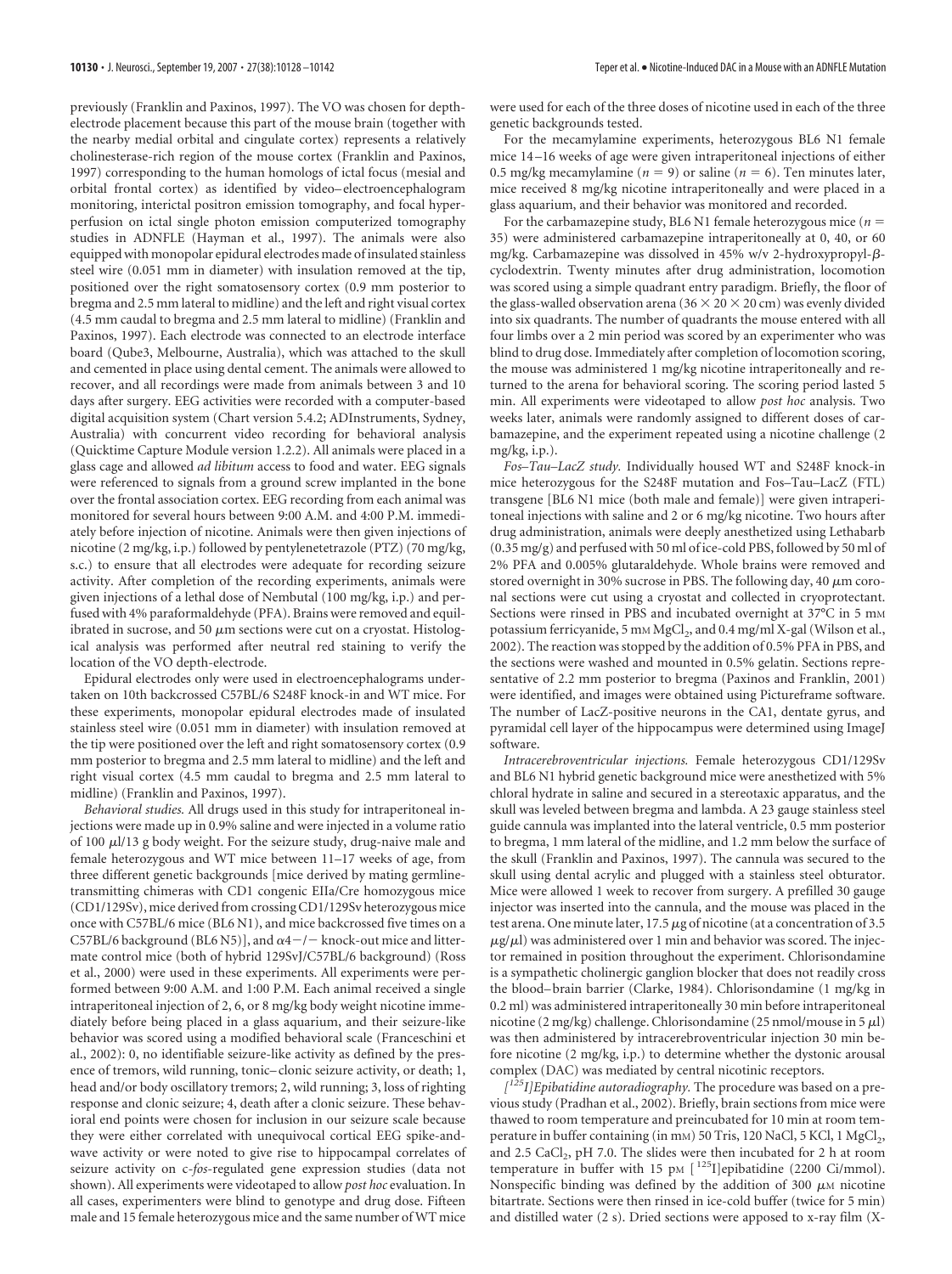Omat AR; Kodak, Rochester, NY) together with [ $^{14}$ C] standards for 12 h before developing. The developed films were subsequently quantified using the Scion (Frederick, MD) Image system (PC version 1.4 of NIH Image), by comparing the optical densities of autoradiographic images with those of corresponding standard microscales. After autoradiographic films were developed, the brain slices were stained with 0.1% thionin, cleared, and coverslipped. Mouse brain nuclei were subsequently defined with reference to a mouse stereotaxic atlas (Franklin and Paxinos, 1997). The density of binding to individual brain nuclei is expressed as dpm/mm<sup>2</sup>. In every experimental condition, total binding was measured from four consecutive sections per region and nonspecific binding from two sections per region from each individual mouse for each region analyzed. Unless indicated otherwise, data are reported as the mean  $\pm$  SEM. The statistical program SigmaStat (Jandel Scientific, San Rafael, CA) was used throughout. One-way ANOVA followed by the Dunnett's test or a Kruskal–Wallis ANOVA by ranks followed by the Dunn's test was performed for the comparison of radioligand binding parameters between heterozygous or homozygous mice and WT counterparts. A significance level of  $p < 0.05$  was used throughout.

*[ 125I]Epibatidine binding to membrane fragments.* A previously described method (Whiteaker et al., 2000b) was used to prepare membranes from four brain regions: cortex, hippocampus, striatum, and thalamus from three genotypes (wild type, heterozygous, and homozygous) of S248F knock-in mice. Saturation binding experiments were performed as described previously (Whiteaker et al., 2000b). In separate experiments, inhibition of [1251] epibatidine binding was determined using 200 pM [<sup>125</sup>I]epibatidine with 0, 50, and 150 nM cytisine. Data were calculated using a two-site inhibition model.

*Synaptosome preparation.* Mice were killed by cervical dislocation, brains were removed and placed on an ice-cold platform, and cortex, hippocampus, striatum, and thalamus were dissected. Each region was individually homogenized by hand in ice-cold sucrose (0.32 M) buffered to pH 7.5 with HEPES (5 mM) using a glass-Teflon tissue grinder. The homogenates were divided into appropriate aliquots to enable assaying for several functions from each preparation and centrifuged at 20,000  $\times$ *g* for 20 min. The supernatants were removed, and the P1 pellets were resuspended in the appropriate buffer for uptake of radioactive tracer.

*Uptake of radioactive tracers.* Previously described methods were used for  ${}^{86}\text{Rb}^+$  uptake (Marks et al., 1999), for [ ${}^{3}\text{H}]$ GABA uptake (Lu et al., 1998), and for tritiated dopamine ([<sup>3</sup>H]DA) uptake (Salminen et al., 2004). All synaptosomes were treated with diisopropyl fluorophosphate (10  $\mu$ M) during the last 5 min of the uptake procedure to inactivate acetylcholinesterase.

*Neurotransmitter release and 86Rb efflux assays.* After uptake of radioactive neurotransmitter tracer, synaptosomes were aliquotted onto filters on a perfusion apparatus and perfused for 10 min with buffer (128 mm NaCl, 2.4 mm KCl, 3.2 mm CaCl<sub>2</sub>, 1.2 mm KH<sub>2</sub>PO<sub>4</sub>, 1.2 mm MgSO<sub>4</sub>, 25 mM HEPES, pH 7.5, 10 mM glucose, 0.1% bovine serum albumin, and 1  $\mu$ M atropine) containing the relevant reuptake inhibitor (100 nm NNC-711 for GABA or 1  $\mu$ M nomifensine for DA). ACh solutions were made fresh daily. For experiments using  $\alpha$ -conotoxin MII ( $\alpha$ CtxMII) to inhibit the  $\alpha$ 6<sup>\*</sup>-nAChR, synaptosomes were exposed to  $\alpha$ CtxMII (50 nm) for the last 5 min of the 10 min buffer perfusion and immediately preceding the exposure to ACh. The kinetics of recovery from inhibition by  $\alpha$ CtxMII is sufficiently slow that this inhibitor was not included with ACh (Salminen et al., 2004). In experiments with mecamylamine, the indicated concentration was added to the  $\alpha$ CtxMII-containing buffer, and synaptosomes were perfused for 5 min with both antagonists before exposure to agonist with the same concentration of mecamylamine. For [3H]GABA release, a 16 s exposure to ACh or K<sup>+</sup> was used; for  $[^3H]DA$ , the ACh or K<sup>+</sup> exposure was for 20 s. For both assays, perfusion speed was 0.7 ml/min, and 10 s fractions were collected into 96-well plates using a Gilson (Middleton, WI) FC204 fraction collector. Optiphase "Super-Mix" scintillation mixture was added, and radioactivity was determined using a 1450 MicroBeta Trilux scintillation counter (instrument and mixture from PerkinElmer–Wallac, Turku, Finland). Instrument efficiency was

40%.<br> $86Rb + efflux$  was determined by perfusion of synaptosomes with buffer (135 mm NaCl, 5 mm CsCl, 1.5 mm KCl, 2 mm CaCl<sub>2</sub>, 1 mm MgSO<sub>4</sub>,

25 mm HEPES hemisodium, 20 mm glucose, 50 nm tetrodotoxin, 1  $\mu$ M atropine, and 0.1% bovine serum albumin, pH 7.5) at 2.5 ml/min (Marks et al., 1999). Efflux was monitored continuously for 3 min per sample by pumping effluent through a Cherenkov cell in a  $\beta$ -RAM Radioactivity HPLC Detector (IN/US Systems, Tampa, FL). A 5 s exposure to agonist was used. For mecamylamine treatment, the indicated concentration was added to the buffer and also included with agonist.

Xenopus *oocyte electrophysiology*. Rat WT and mutant α4β2-nAChRs were expressed in *Xenopus* oocytes as described previously (Rodrigues-Pinguet et al., 2003). Surgical excision of the oocytes from *Xenopus* was performed according to NIH and California Institute of Technology guidelines. Isolated oocytes were injected with 10 ng of either WT  $\alpha$ 4 or  $\alpha$ 4 (S252F, which aligns with mouse S248F) and 15 ng of  $\beta$ 2 cRNA. After injection, the oocytes were incubated in a modified Barth's solution containing 96 mm NaCl, 5 mm HEPES, 2.5 mm sodium pyruvate, 2 mm KCl, 1.8 mm CaCl<sub>2</sub>, 1 mm MgCl<sub>2</sub>, 2.5  $\mu$ g/ml gentamicin (Sigma), and 5% horse serum, pH 7.4 (Irvine Scientific, Santa Ana, CA) for 3– 6 d before recording. To measure the ACh responses of the expressed receptors, the oocytes were voltage clamped at  $-50$  mV with 3 M KCl-filled microelectrodes; continually superfused with a nominally  $Ca^{2+}$ -free saline containing (mM) 98 NaCl, 1 MgCl<sub>2</sub>, and 5 HEPES, pH 7.4, at 20 $-23^{\circ}$ C; and bath applied with  $2 \mu M$  ACh. In the mecamylamine experiments, mecamylamine was applied 2 min before, during, and for 2 min after the second ACh application. The responses were filtered at 20 Hz and digitized at 100 Hz using a PC equipped with pCLAMP 9.2 software (Molecular Devices). One-way ANOVA and the Dunnett's test were used to test for significant differences between the peak responses.

# **Results**

# **S248F knock-in mice express the mutant allele**

A targeting construct used to generate the  $\alpha$ 4 L9S' mouse (Labarca et al., 2001) was modified to correct the original L9S' mutation and introduce the S248F mutation at the 6' position in the putative M2 region of the  $\alpha$ 4-nAChR subunit gene. The targeting vector contained the exon 5 portion of the  $\alpha$ 4-nAChR subunit carrying the S248F (TCG $\rightarrow$ TTT) mutation. The linearized construct (Fig. 1*A*) was electroporated into the W9.5 ES cell line, and recombinant clones were identified by Southern blotting (Fig. 1*B*, lanes 3 and 4). High-percentage agouti coat color germlinetransmitting chimeric mice were mated with CD1 background adenovirus EIIa/Cre homozygous transgenic mice (Lakso et al., 1996) to splice out the neomycin phosphotransferase selection cassette, thereby ensuring full expression of the mutated allele in heterozygous mice (Fig. 1*C*). This breeding strategy ensured that heterozygous and agouti WT control mice had an identical genetic background (i.e., 50% 129/Sv and 50% CD1, and both had a single copy of the EIIa/Cre transgene). Home-cage behavior, weight (data not shown), and fertility were normal in both heterozygous and homozygous mice. Sequencing of whole-brainderived cDNA amplicons confirmed the presence of the S248F mutation at the mRNA level (Fig. 1*D*).

# **The S248F knock-in mutation has minor effects on receptor binding properties**

Quantitative ligand autoradiography with [125] epibatidine [a ligand for  $\alpha$ 4 $\beta$ 2\*-nAChRs (Gerzanich et al., 1995; Davila-Garcia et al., 1997)], demonstrated similar binding levels in most brain regions examined in male WT and heterozygous mice. Homozygous mice showed higher than WT binding in a few regions: fasciculus retroflexus, posterior hypothalamus, and dorsolateral geniculate (Fig. 2*A*).

In a separate experiment, total  $\lceil 1^{25}I \rceil$ epibatidine binding (200 pM) in membrane preparations from four brain regions was assessed (Fig. 2*C*). No significant differences were detected between genotypes. To further assess nAChR density, saturation binding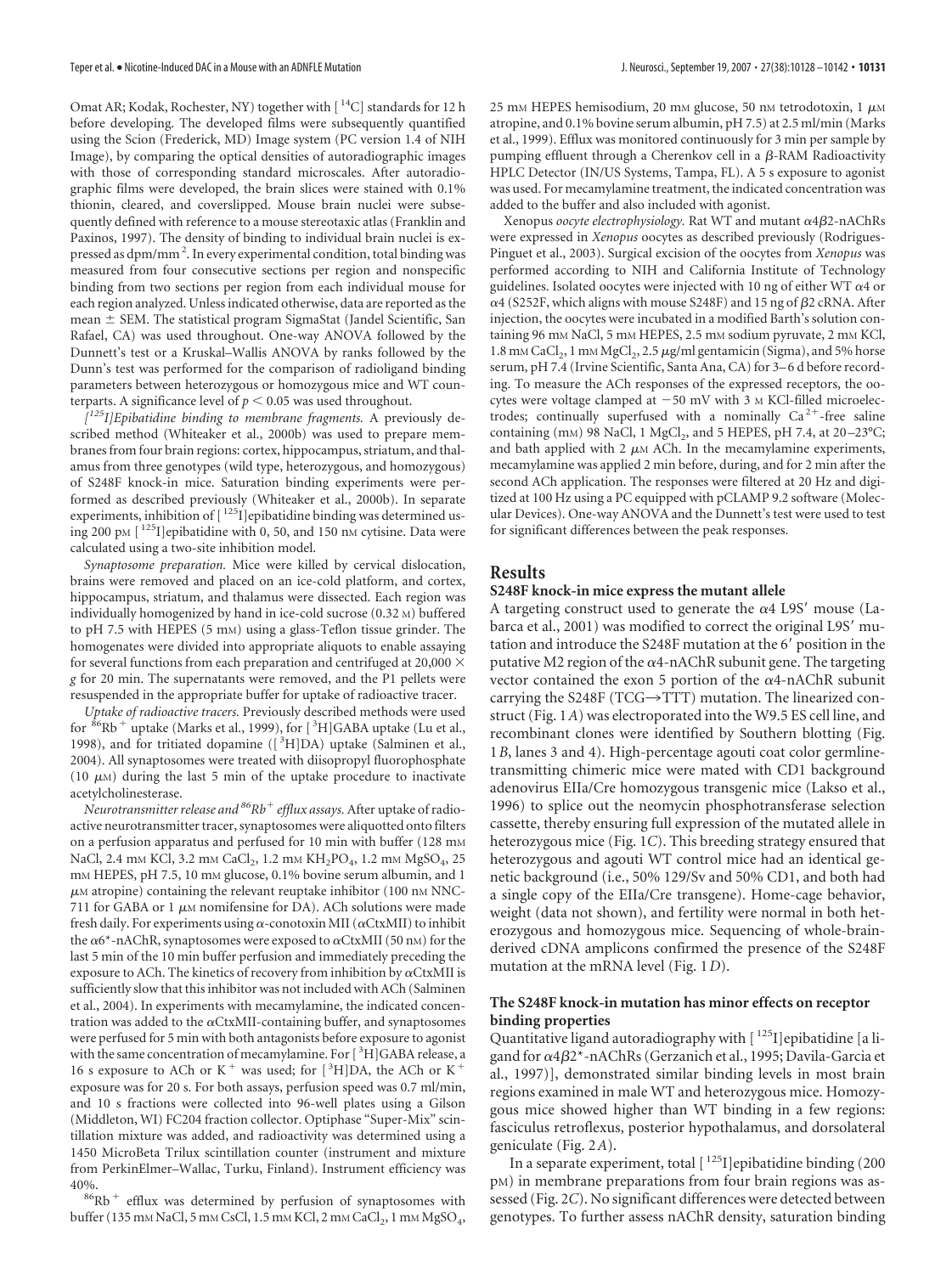of [ 125I]epibatidine was performed in membrane preparations from four regions of WT, heterozygous, and homozygous S248F mice. In three regions [cortex (Fig. 2*B*), hippocampus, and striatum (data not shown)], there were no differences between genotypes. A small decrease was seen in both heterozygous and homozygous mice compared with wild type in thalamic membranes (Fig. 2*B*, bottom).

To isolate different populations of nAChR subtypes, cytisine-sensitive and cytisine-resistant [125]epibatidine binding were determined in membrane preparations from four regions (Fig. 2*D*,*E*). Cytisine-sensitive sites represent mainly the  $\alpha$ 4 $\beta$ 2\*-nAChRs, whereas cytisineresistant subtypes include a mixed population of nAChRs containing  $\alpha$ 3,  $\alpha$ 6,  $\beta$ 2,  $\beta$ 3, and  $\beta$ 4 subunits (Whiteaker et al., 2000b; Marks et al., 2006). No significant differences were observed between genotypes for either cytisine-sensitive or cytisineresistant [ 125I]epibatidine binding. Overall, the binding data indicate that the S248F mutation confers little change in receptor numbers in most regions, although there are rather small increases or decreases in a few regions.

# **S248F knock-in mice display altered synaptosomal nAChRs function**

The function of nAChRs was assessed in synaptosomal preparations using several assays. ACh-stimulated [<sup>3</sup>H]DA release from striatal synaptosomes (Fig. 3A),  ${}^{86}Rb$ <sup>+</sup> efflux from thalamic synaptosomes (Fig. 3B), and [<sup>3</sup>H]GABA release from hippocampal synaptosomes (Fig. 3*C*) were measured from WT, heterozygous, and homozygous mice. Dopamine release is mediated by two classes of nAChRs (Salminen et al., 2004): those resistant to inhibition by  $\alpha$ CtxMII (Fig. 3A, top), which are  $\alpha$ 4 $\beta$ 2\*-nAChRs, and those sensitive to  $\alpha$ CtxMII inhibition (Fig. 3A, bottom), which are  $\alpha$ 6 $\beta$ 2\*-nAChR subtypes. The results show that dopamine release mediated by the  $\alpha$ CtxMII-resistant subtypes is affected by the S248F mutation, whereas release mediated by the  $\alpha$ CtxMIIsensitive subtypes does not differ with genotype.  $86Rb + eff$  efflux is mediated by two populations of nAChRs, a low- and a highaffinity form, both thought to be  $\alpha 4 \beta 2^*$  subtypes (Marks et al., 2007). In addition, [<sup>3</sup>H]GABA release appears to be mediated by α4β2\*-nAChRs (Whiteaker et al., 2000a).

The patterns of change are similar for all three functions mediated by  $\alpha 4 \beta 2^*$ -nAChRs, including  $\alpha$ CtxMII-resistant dopamine release, high- and low-affinity  $86Rb + efflux$ , and [ 3 H]GABA release (Fig. 3*A–C*). At low agonist concentrations, the S248F knock-in mice have nearly normal nAChR function, and at high agonist concentrations, the S248F mice have decreased responses. Figure 3, *E* and *F*, present dose– response parameters abstracted for those measures mediated by the α4β2\* subtypes of nAChRs functions. Figure 3*E* shows that the S248F mutation results in significantly decreased  $\alpha$ 4 $\beta$ 2\* maximal function. This mutation results in a significantly higher-affinity nAChR as seen in the shifts in  $EC_{50}$  values for ACh (Fig. 3*F*) for both the heterozygous and homozy-



**Figure 1.** Generation of S248F ADNFLE mouse. *A*, Gene-targeting strategy. The targeting construct contained exon 5 of the mouse  $\alpha$ 4-nAChR subunit gene with the S248F mutation and a LoxP-flanked neomycin phosphotransferase cassette located 163 bp downstream of this exon. Homologous recombination results in the insertion of a novel*Eco*RI site. A flanking probe complementary to DNA downstream of a *Bam*HIsite was used to confirm correct targeting of a *Bam*HI*–Eco*RI genomic digest where aWT allele generates a 9.7 kb *Bam*HI*–Bam*HI band,whereas atargeted allele gives a 7.7 kb *Bam*HI*–Eco*RI band.DTA,Diphtheriatoxin-A chain. **B**, Random insert ES cell clones contained only the WT 9.7 kb fragments (lanes 1, 2), whereas the correctly targeted ES clones contained the WT 9.7 kb and the targeted 7.7 kb bands (lanes 3, 4).*C*, High-percentage chimeras containing the S248F mutation with a LoxP-flanked neomycin gene were mated with homozygous adenovirus EIIa/Cre recombinase mice to splice out the neomycin cassette and allow full expression of the targeted  $\alpha$ 4-nAChR allele. *D*, The presence of the mutation was confirmed by sequencing analysis of amplicons synthesized from total brain cDNA. WT mice showed the original serine codon (TCG), whereas heterozygous and homozygous mice displayed the introduced phenylalanine codon (TTT) in a gene dose-dependent manner. The result of sequencing of WT, homozygous (HT), and homozygous (HM) brain-derived amplicons.

gous S248F knock-in mice. The function of the  $\alpha$ CtxMIIsensitive subtypes, assessed both by maximal activity and by  $EC_{50}$  value, are unchanged by this mutation. The loss of function seen with high agonist concentrations is similar to what has been reported previously (Kuryatov et al., 1997, 2005) and was postulated to result from a change in stoichiometry of subunit assembly (Kuryatov et al., 2005).

#### **S248F knock-in mice do not have spontaneous seizures**

In an initial set of experiments, EEG recordings with video monitoring of mutant mice [heterozygous  $(n = 8)$  and homozygous  $(n = 5)$ ] and WT littermates  $(n = 3)$  undertaken over a 12–16 h overnight period and for periods of 4 –6 h during the daylight hours were normal. In particular, mutant mice displayed no behavior suggestive of spontaneous seizures and no electrographic abnormalities (data not shown). The same EEG paradigm has been shown to detect behavior and electrographic signs of PTZinduced seizures (McColl et al., 2003) and spontaneous seizures in another mutant line (Gantois et al., 2007). Initial studies on S248F mice were performed on mice of two different genetic backgrounds including the CD1/129Sv ( $n = 5$  heterozygous,  $n =$ 5 homozygous, and  $n = 3$  WT littermates) and CD1/129Sv backcrossed four generations (N4) into the C57BL/6 strain (called BL6 N4;  $n = 3$  heterozygous). In a second set of experiments, epidural electroencephalograms (using the second epidural recording paradigm described above) with video monitoring were recorded for 10 h during daylight hours from a total of 11 mice backcrossed 10 generations on a C57BL/6 genetic background (BL6 N10; two WT and eight heterozygous mice and one ho-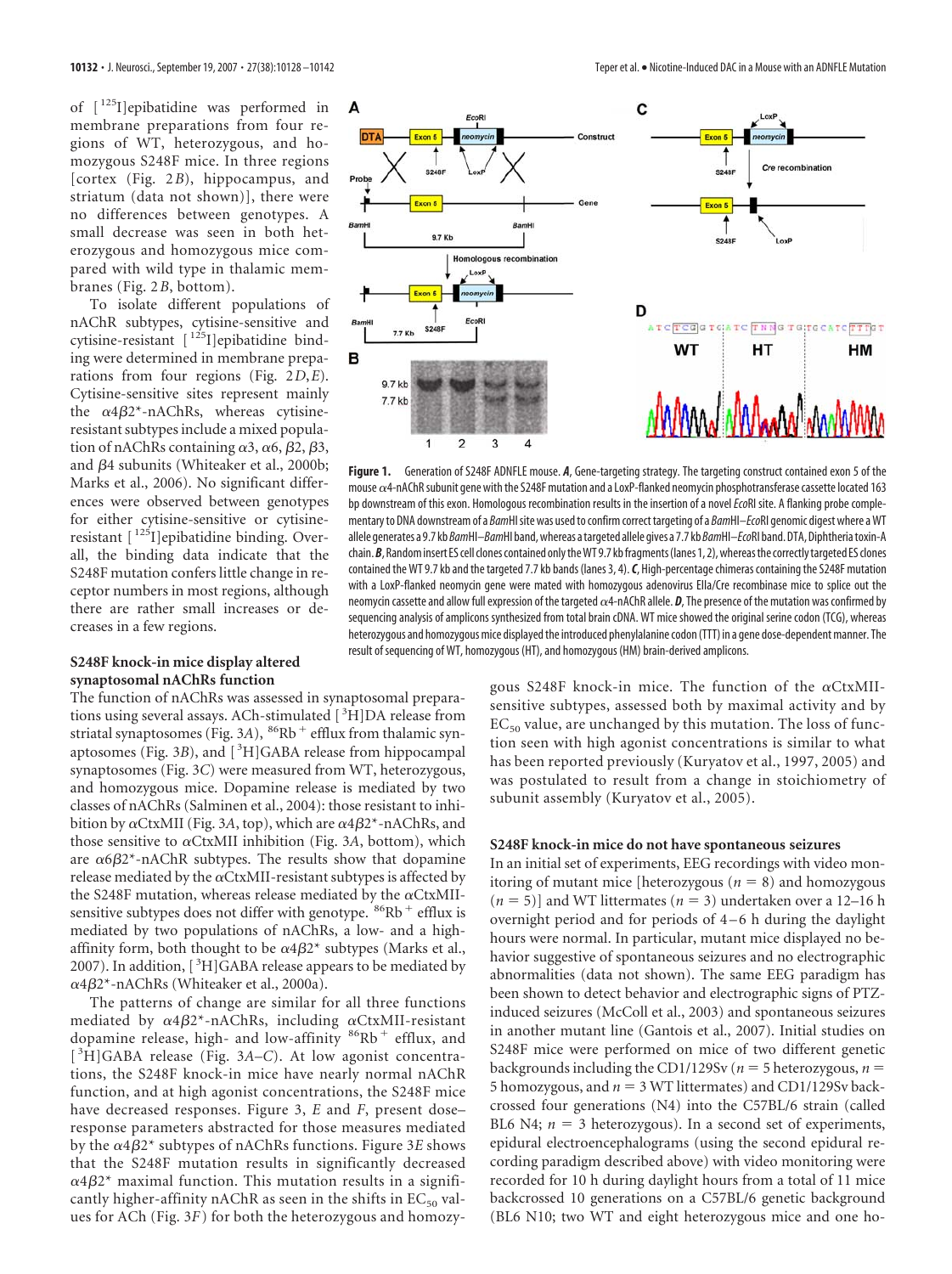

**Figure 2.** [ 125I]Epibatidine binding in S248F knock-in mice. *A*, Quantitative autoradiography of  $[1^{25}]$ epibatidine binding to mouse brain. WT ( $n = 10$ ), heterozygous (HT;  $n = 9$ ), and homozygous (HM;  $n = 9$ ) mice were assessed, and binding data were plotted as percentage of wild type (mean  $\pm$  SEM) for comparative purposes.  $p < 0.05$  vs WT mice;  ${}^{t\!} p < 0.05$  vs heterozygous mice. **B**, [  $^{125}$  ] Epibatidine saturation binding to membranes. Binding data (means  $\pm$  SEM) are shown ( $n = 4$  for each genotype) using cortex and thalamus membranes and eight concentrations of  $[125]$ epibatidine (4 – 350 pm). Data shown are specific binding (total binding minus nonspecific binding determined by the addition of 100  $\mu$ M cytisine). Hippocampus and striatum membrane binding had patterns similar to cortex (data not shown). Binding was reduced in the thalamus of HT and HM S248F mice.  $*_p$  < 0.05, significant differences from wild type. C, Total specific binding of [<sup>125</sup>]]epibatidine to membranes prepared from four brain regions. Each bar represents specific binding (mean  $\pm$  SEM) from five mice of each genotype, using 200 pm [  $^{125}$ l]epibatidine. No significant differences were found. *D*, *E*, Cytisine-sensitive and cytisineresistant [ 125I]epibatidine binding. Total specific binding (shown in *C*) as well as binding in the presence of cytisine (50 and 150 nm) were measured, and the data were fitted to a two-site model to determine the amounts of binding sensitive and resistant to cytisine (Whiteaker et al., 2000b). EPI, [ 125I]Epibatidine; CPu, caudate putamen; CTX, cortex; fr, fasciculus retroflexus; MHb, medial habenular; PH, posterior hypothalamus; TH, thalamus; Tu, tubercle; SNc, substantia nigra pars compacta; DLG, dorsolateral geniculus; VTA, ventral tegmental area; IPn, interpeduncular nucleus; SC, superior colliculus; ST, striatum.

mozygous mouse). Electrographic spike-and-slow wave seizures were never seen.

In summary, a total of 22 S248F knock-in mice were monitored with epidural electrodes, and no epileptiform spike-andwave events were detected. Spontaneous behavioral seizures were never seen in this cohort or in a separate cohort of 40 heterozygous and 21 homozygous mice on a BL6 N10 background observed during routine laboratory handling. Furthermore, spontaneous motor seizures were never observed during the day-



Figure 3. Synaptosomal function in S248F knock-in mice. A, [<sup>3</sup>H]DA release from striatal synaptosomes. Release was stimulated by a 20 s exposure to the indicated concentrations of ACh. Data shown are mean  $\pm$  SEM for five mice of each genotype. In the top graph, synaptosomes were exposed to  $\alpha$ CtxMII (50 nm) for 5 min before ACh exposure to determine release mediated by nAChR subtypes resistant to that treatment. In the bottom graph, the amount of release resistant to  $\alpha$ CtxMII was subtracted from release by ACh without exposure to  $\alpha$ CtxMII. This difference represents release mediated by nAChR subtypes sensitive to  $\alpha$ CtxMII. Release is in units (counts per minute normalized to baseline counts per minute).  $B$ ,  $86Rb + eff$  efflux from thalamic synaptosomes. Efflux of  ${}^{86}$ Rb  ${}^{+}$  was stimulated by a 5 s exposure to ACh. Data shown are means  $\pm$  SEM for five mice of each genotype. Efflux from cortical synaptosomes showed the same pattern (data not shown). *C*, [<sup>3</sup>H]GABA release from hippocampal synaptosomes. [<sup>3</sup>H]GABA was stimulated by a 16 s exposure to the indicated concentrations of ACh. Data shown are means  $\pm$  SEM for five mice of each genotype. Release from cortical synaptosomes showed the same pattern (data not shown). *D*, Comparison of neurotransmitter release stimulated by 20 mm K<sup>+</sup>. Data shown are means  $\pm$  SEM for five mice of each genotype. *E*, Comparison of maximal effect of ACh for various measures of synaptosomal function. Data were compared by one-way ANOVA with Duncan's post hoc test. Significant differences from wild type are shown ( $p < 0.05$ ) . **F**, Comparison of EC<sub>50</sub> values for ACh for various assays of synaptosomal function. Data were compared by one-way ANOVA with Duncan's *post hoc* test. Significant differences from wild type are shown (\* $p < 0.05$ ). HT, Heterozygous; HM, homozygous; TH, thalamus; HP, hippocampus; ST, striatum.

to-day handling of 160 homozygous and  $>1000$  heterozygous mice observed over a 2 year period by staff trained in the recognition of mouse seizures. In conclusion, S248F mutant mice do not appear to have behavioral or electrographic spontaneous seizures.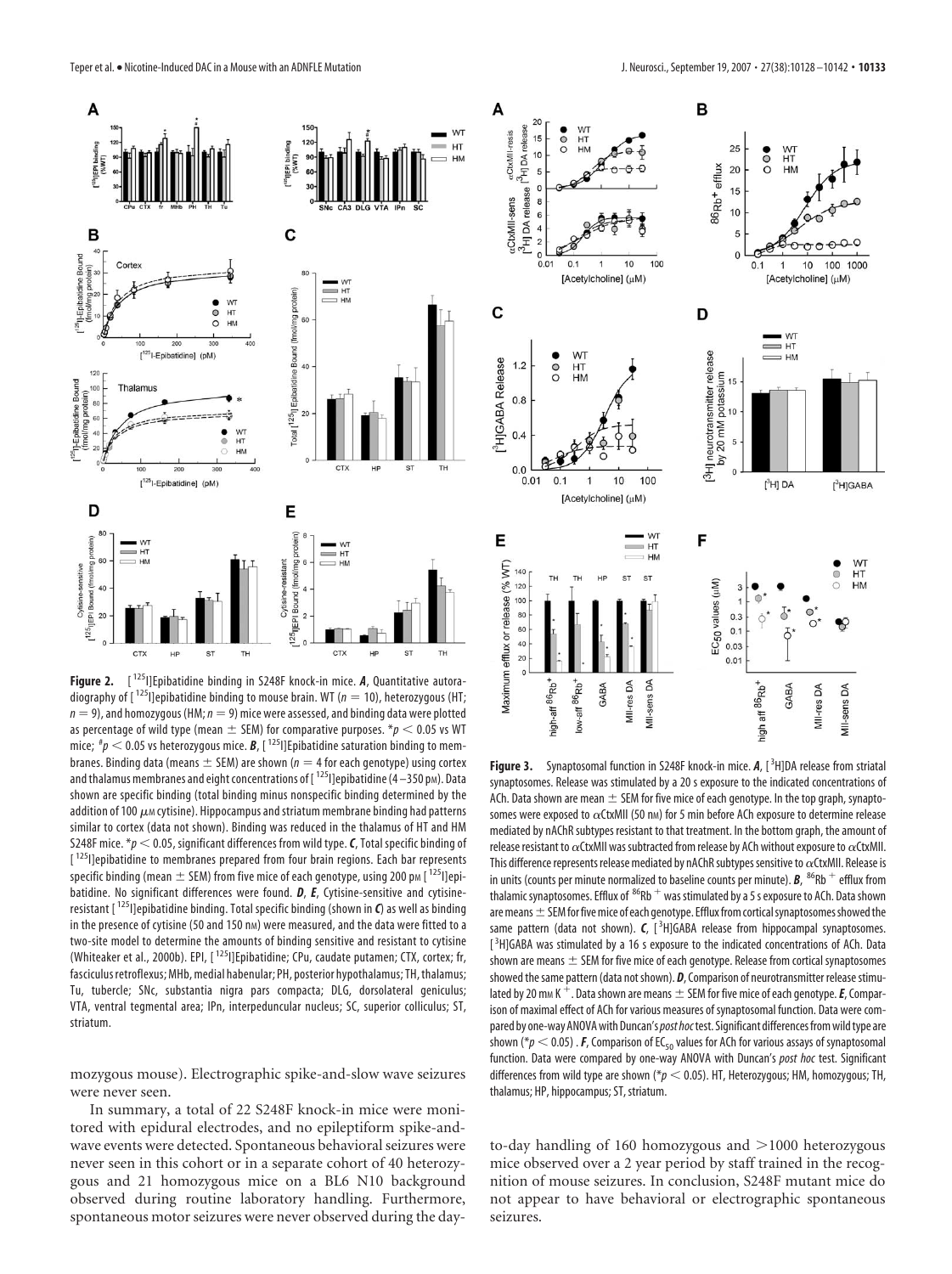# **S248F knock-in mice display the novel nicotine-induced DAC**

When we injected heterozygous mice of the CD1/129Sv background with 2 mg/kg nicotine, we noted three distinct stereotypic behaviors collectively termed the DAC (see S248F DAC1 video, available at www.jneurosci.org as supplemental material). The first component, termed saccadic behavior, involves aroused, jerky, exploration-like darting of the head in random directions accompanied by whole-body movements in the same direction. This continues for  $9 \pm 1$  s (mean  $\pm$  SEM;  $n = 24$ ) and is then followed by the second stereotypical phase, termed the forelimb dystonia phase. In this phase, the trunk is extended forward,



**Figure 4.** DAC. *A*, A heterozygous mutant mouse on a CD1/129Sv genetic background that received an injection of 2 mg/kg nicotine displays the 180° Straub tail (black arrow). *B*, An example of marked forelimb dystonia, part of the DAC, in a S248F knock-in mouse that received an injection of 2 mg/kg nicotine shows midline crossing of the forelimbs culminating in the clasping of digits (black arrow). C, AWT mouse that received an injection of 2 mg/kg nicotine displays no behaviors attributable to the DAC. An incomplete Straub tail, as exemplified by this mouse, is rarely beyond 90° to the horizontal plane, and the mouse shows normal upright forelimb posturing.

as if the mouse is stretching: natural, upright supported posture is lost, and the animal becomes prone (Fig. 4*A*). In extreme cases, extended and supinated forelimbs cross the midline in a dystonic posture (Fig. 4*B*). The arms supinate and forelimbs flex at the elbows, wrists, and digits, so that eventually the paws clasp together below the chin (Fig. 4*B*). Although the second phase occurs in males and females, forelimb crossing and digital clasping is more common and prominent in female mice. In the third component of the DAC, the tail occupies the Straub configuration, bent 180° from its natural position (Fig. 4*A*). The Straub tail begins simultaneously with trunk extension and forelimb dystonia. Occasionally, prominent flexion– extension head and body jerking is seen as the tail collapses. The three phases of the DAC last  $36 \pm 3$  s (mean  $\pm$  SEM), at which normal upright posture and natural exploratory behavior is re-established. Balance is preserved during the DAC. This can be appreciated by examining the S248F DAC2 video (available at www.jneurosci.org as supplemental material) in which the mouse manages to remain upright and not fall off the platform despite its hindquarters hanging over the edge and a hand-clap noise startle. Both DAC videos provided show digital spreading, which also accompanies the forelimb dystonic posturing. Please note that upper-limb dystonic posturing with digital spreading was reported by Scheffer et al. (1995).

A system of scoring the Straub tail and forelimb dystonia components of the DAC was developed to quantify the magnitude of the DAC response. Mice were scored from 0 to 4 for Straub tail depending on the angle that the long axis of the tail makes with the horizontal plane (0, no Straub tail observed; 1, a rigid tail between 0 and 45°; 2, tail raised between 45 and 90°; 3, tail raised between 90 and 135°; 4, tail raised beyond 135°) and from 0 to 3 for the degree of forelimb dystonia [0, no dystonia observed; 1, isolated forward stretching of the forelimbs; 2, stretching plus supination (rotation of the forelimbs along a long axis in a direction away from the midline); 3, midline crossing or folding of stretched and supinated forelimbs].

# **The DAC is a centrally mediated phenotype modified by gender, genetic background, and S248F expression levels**

The DAC scoring system was applied to quantify the response of heterozygous mice ( $n = 23$  males and  $n = 23$  females on the 129/CD1 background) that received injections of 2 mg/kg nicotine intraperitoneally. One hundred percent of female heterozygous mice displayed all three component behaviors of the DAC (saccadic behavior, Straub tail score of  $\geq$ 3, and forelimb dystonia) compared with only 75% of heterozygous males ( $z$  test,  $p =$ 

0.033). Compared with males, female heterozygous mice achieved significantly higher scores for Straub tail (females, 3.7  $\pm$ 0.1; males,  $3.0 \pm 0.2$ ; Mann–Whitney rank sum test,  $p = 0.004$ ) and forelimb dystonia (females,  $2.2 \pm 0.1$ ; males,  $1.5 \pm 0.1$ ; Mann–Whitney rank sum test,  $p = 0.002$ ). Saccadic behavior and forelimb dystonia was never seen in WT CD1/129Sv background mice ( $n = 23$  females and  $n = 24$  males), but WT mice did display a low-grade Straub tail. A Straub tail was seen in 96% of WT females compared with only 64% of males (*z* test,  $p = 0.019$ ). Female WT mice scored significantly higher than males for Straub tail (Mann–Whitney rank sum test,  $p < 0.001$ ). Overall, the WT Straub tail response was less than for the Straub tail scored as part of the DAC response in heterozygous mice (average score: male WT mice,  $0.8 \pm 0.1$  vs male heterozygous mice,  $3.0 \pm$ 1.8;  $p < 0.001$ ; female WT mice,  $1.6 \pm 1.2$  vs female heterozygous mice,  $3.7 \pm 0.1$ ; Mann–Whitney rank sum test,  $p < 0.001$ ). Hence, a Straub tail score of  $\geq$ 3 was considered the threshold for defining a DAC-like Straub tail. The same experiment was undertaken in heterozygous mice on a (BL6 N1) background ( $n = 36$ males and  $n = 36$  females) given injections of 2 mg/kg nicotine intraperitoneally. Ninety-four percent of female heterozygous mice displayed all three component behaviors of the DAC (saccadic behavior, Straub tail of  $\geq$ 3, and forelimb dystonia) compared with only 89% of heterozygous males. Female heterozygous mice achieved significantly higher scores for forelimb dystonia (females,  $2.5 \pm 0.1$ ; males,  $1.5 \pm 0.1$ ; Mann– Whitney rank sum test,  $p < 0.01$ ) on this background although there was no difference observed in scores for Straub tail in this background. These data suggest that the DAC has a greater penetrance in females. For this reason, experiments undertaken to investigate the DAC were mostly undertaken on female mice.

The latency to the DAC was surprisingly brief,  $24 \pm 3$  s (mean  $\pm$  SEM), raising the possibility that it was triggered by activation of peripheral rather than central nAChR receptors. The DAC could be reproduced by direct intracerebroventricular injection of nicotine (17.5  $\mu$ g;  $n = 8$ ). Moreover, the DAC was completely abolished by previous intracerebroventricular (25 nmol/mouse in 5  $\mu$ l;  $n = 7$ ), but not peripheral (1 mg/kg in 0.2 ml;  $n = 2$ ), administration of chlorisondamine, a nicotinic receptor antagonist that does not readily cross the blood– brain barrier (Clarke, 1984).

Although the DAC was consistently observed in mice with various genetic backgrounds including CD1/129Sv and BL6 N1, the phenotype was subtly modified in BL6 N1 mice and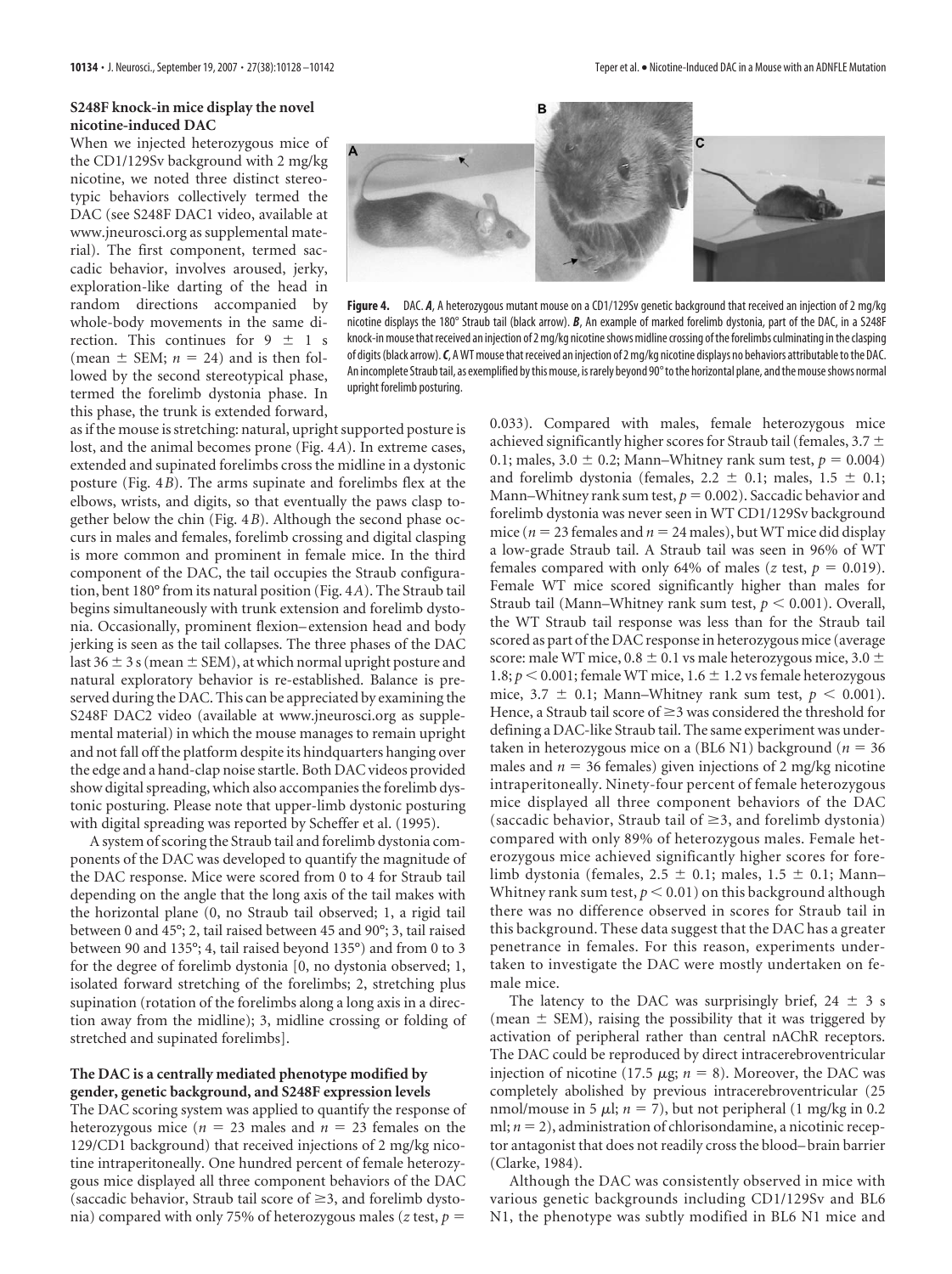#### **Table 1. Nicotine-induced seizure dose responses**

| Background    | Genotype     | Nicotine       | Score 0    | Score 1    | Score 2    | Score 3    | Score 4    | Score 3<br>$+4$ |
|---------------|--------------|----------------|------------|------------|------------|------------|------------|-----------------|
|               |              |                |            |            |            |            |            |                 |
|               | 6            | 3.33(1)        | 16.67(5)   | 33.33 (10) | 43.33 (13) | 3.33(1)    | 47 (14)    |                 |
|               | 8            | 0.00(0)        | 3.33(1)    | 13.33(4)   | 50.00 (15) | 33.33 (10) | 83 (25)    |                 |
| Heterozygous  | 2            | 96.67 (29)     | 0.00(0)    | 3.33(1)    | 0.00(0)    | 0.00(0)    | 0(0)       |                 |
|               | 6            | 16.67(5)       | 3.33(1)    | 33.33 (10) | 40.00 (12) | 6.67(2)    | 47 (14)    |                 |
|               | 8            | 3.33(1)        | 6.67(2)    | 30.00(9)   | 46.67 (14) | 13.33(4)   | 60(18)     |                 |
| <b>BL6 N1</b> | WT           | 2              | 83.33 (25) | 16.67(5)   | 0.00(0)    | 0.00(0)    | 0.00(0)    | 0(0)            |
|               |              | 6              | 0.00(0)    | 6.67(2)    | 33.33 (10) | 40.00 (12) | 20.00(6)   | 60(18)          |
|               |              | 8              | 6.67(2)    | 6.67(2)    | 13.33(4)   | 20.00(6)   | 53.33 (16) | 73 (22)         |
|               | Heterozygous | 2              | 96.67 (29) | 3.33(1)    | 0.00(0)    | 0.00(0)    | 0.00(0)    | 0(0)            |
|               |              | 6              | 20.00(6)   | 13.33(4)   | 23.33(7)   | 16.67(5)   | 26.67(8)   | 43 (13)         |
|               |              | 8              | 10.00(3)   | 0.00(0)    | 16.67(5)   | 30.00(9)   | 43.33 (13) | 73 (22)         |
| <b>BL6 N5</b> | WT           | $\overline{2}$ | 53.33 (16) | 40.00 (12) | 0.00(0)    | 6.67(2)    | 0.00(0)    | 6(20)           |
|               |              | 6              | 0.00(0)    | 0.00(0)    | 0.00(0)    | 46.67 (14) | 53.33 (16) | 100(30)         |
|               |              | 8              | 0.00(0)    | 0.00(0)    | 0.00(0)    | 36.67(11)  | 63.33 (19) | 100(30)         |
|               | Heterozygous | 2              | 66.67(20)  | 26.67(8)   | 3.33(1)    | 3.33(1)    | 0.00(0)    | 3(1)            |
|               |              | 6              | 10.00(3)   | 13.33(4)   | 0.00(0)    | 56.67(17)  | 20.00(6)   | 76 (23)         |
|               |              | 8              | 0.00(0)    | 0.00(0)    | 0.00(0)    | 53.33 (16) | 46.67 (14) | 100(30)         |
| 129SvJ/C57/B6 | WT           | 2              | 93.33 (28) | 6.67(2)    | 0.00(0)    | 0.00(0)    | 0.00(0)    | 0(0)            |
|               |              | 6              | 20.00(6)   | 40.00 (12) | 10.00(3)   | 23.33(7)   | 6.67(2)    | 30(9)           |
|               |              | 8              | 6.67(2)    | 16.67(5)   | 3.33(1)    | 40.00 (12) | 33.33 (10) | 73 (22)         |
|               | Homozygous   | 2              | 96.67 (29) | 3.33(1)    | 0.00(0)    | 0.00(0)    | 0.00(0)    | 0(0)            |
|               |              | 6              | 23.33(7)   | 6.67(2)    | 16.67(5)   | 33.33 (10) | 20.00(6)   | 53 (16)         |
|               |              | 8              | 13.33(4)   | 0.00(0)    | 3.33(1)    | 40.00 (12) | 43.33 (13) | 83 (25)         |

A nicotineseizure dose–response relationship was determined for WT and heterozygous mice inseveral genetic backgrounds (CD1/129Sv, BL6 N1, and BL6 N5). Mice werescored for body tremors (score 1), wild running (score 2), clonic seizures (score 3), and death associated with clonic seizures (score 4). Thirty mice were used for each dose of nicotine tested for each genotype and genetic background. The highest score achieved was recorded f each mouse. The data represent the percentage of mice obtaining a specific score and the number of 30 (in parentheses) for each test condition. The seizure score was analyzed using ordinal logistic regression as described. After testing for interactions, a main-effects model was fitted. This showed that the main or average effect of genotype was highly statistically significant ( $\rho < 0.001$ ); WT mice had a worse seizure profile than heteroz mice in all genetic backgrounds. The effect of nicotine dose was also statistically significant, with higher doses leading to worse outcomes (p < 0.001). There was also statistically significant difference of background ov (*p* 0.001), with CD1/129Sv being the least affected and C57B6 N5 being the most severely affected. In contrast, there was no significant difference between the nicotine seizure profile of homozygous 4 knock-out and littermate control WT mice.

substantially modified in mutant mice backcrossed five generations into the C57BL/6 background (BL6 N5). BL6 N1 mice typically continued to roam after onset of the DAC. In BL6 N5 background heterozygous mutant mice, the Straub tail was still present to the same degree, but the forelimbs were rarely totally out-stretched, supinated, or crossed with associated digital clasping; rather, mice repeatedly dragged their forelimbs under their body and across the midline as they walked. In the BL6 N5 background, saccadic behavior was markedly reduced [percentage of mice displaying saccadic behavior after 2 mg/kg nicotine: CD1/129Sv, 87% ( $n = 30$ ); BL6 N1, 100%  $(n = 30)$ ; BL6 N5, 33%  $(n = 30)$ ; BL6 N5 mice are significantly different from other groups; Kruskal–Wallis test followed by *post hoc* Tukey's test,  $p < 0.05$ ], but mice moved forward in jerk-like steps, and forelimb dystonia was subtle and manifest as forelimb supination with clenched fists and rhythmic forelimb retraction and extension during accelerated jerky ambulation. The accentuated Straub tail response was maintained in this genetic background. A 2 mg/kg dose of nicotine often induced body tremors in the BL6 N5 mice, although this also occurred in mice with WT  $\alpha$ 4 receptors (Table 1). The attenuated DAC in heterozygous BL6 N5 mice (loss of saccadic behavior and modification of dystonia) seemed to result from response competition related to locomotor hyperactivity and body tremors.

Neomycin cassette intact CD1/129Sv background heterozygous mice were also available for testing. These mice were generated from matings between neomycin intact pure 129Sv background heterozygous knock-in mice and homozygous adenovirus EIIa/Cre mice in which recombination failed entirely [a phenomenon seen previously with this line of Cre

activator mice (Drago et al., 1998)]. In this experiment, mice were tested only once. Twenty-eight of 29 mice examined displayed saccadic behavior and/or Straub tail but not forelimb dystonia when given 2 mg/kg nicotine. One of 29 mice displayed forelimb dystonia with this dose of nicotine. This compares with 18 of 30 neomycin cassette-deleted CD1/129Sv mice that displayed forelimb dystonia in this study ( $z$  test,  $p <$ 0.001). At higher doses of nicotine, the forelimb dystonia reappeared (6 mg/kg, 12 of 29 mice; 8 mg/kg 11 of 30 mice), although the degree of dystonia was less (average dystonia score at 8 mg/kg nicotine: CD1/129Sv,  $2.2 \pm 0.2$ ; neomycin intact CD1/129Sv,  $0.7 \pm 0.2$ ; Mann–Whitney rank sum test,  $p < 0.001$ ). The observation that gene expression is reduced by the presence of the neomycin cassette at this gene locus (Fonck et al., 2003) suggests that the most ephemeral component of the DAC is forelimb dystonia and that the complete phenotype requires full expression of at least one mutant allele.

The DAC was not seen in WT mice of several genetic backgrounds (CD1/129Sv, BL6 N1, 129SvJ/C57BL/6, BL6 N5) at a range of nicotine doses  $(2, 4, \text{ and } 8 \text{ mg/kg}; n = 120 \text{ for each})$ nicotine dose amounting to a total of 360 WT mice examined). Other than in the BL6 N5 background, locomotor activity was reduced in WT mice given low doses of nicotine (2 mg/kg). The mice remained upright but were immobile and sat in a resting position (Fig. 4*C*). The tail elevation displayed by WT mice rarely exceeded 90° above the horizontal plane (Fig. 4*C*), and the onset was  $104 \pm 12.8$  s (mean  $\pm$  SEM;  $n = 90$ ) after nicotine injection. This incomplete Straub tail in WT mice was usually observed with convulsive doses of nicotine (6–10 mg/kg) and was typically followed by a tonic– clonic seizure.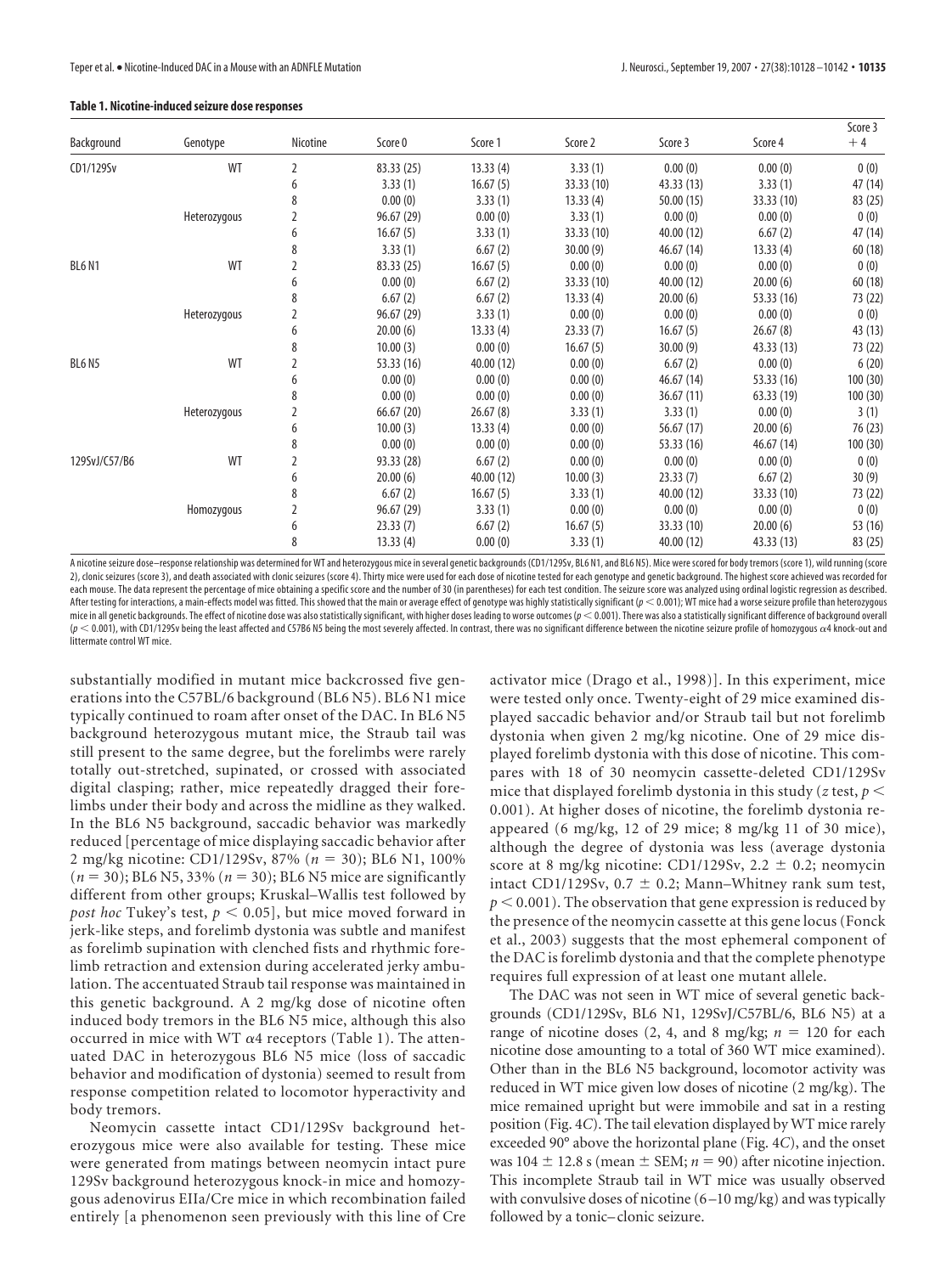

**Figure 5.** Electroencephalograms. *A*, Traces from epidural electroencephalograms during nicotine-induced DAC do not differ from normal background electroencephalograms. *Ai*shows a trace from a male WT mouse (CD1/129Sv genetic background) 21 weeks of age before and after 2 mg/kg nicotine injection. The open arrowhead indicates the 29 s time point after nicotine injection. *Aii* shows a trace from a male heterozygous (HT) mouse (CD1/129Sv genetic background) 21 weeks of age before and after 2 mg/kg nicotine injection. The onset of the DAC (at 29 s after nicotine injection) is indicated by the arrowhead above the trace, and the offset of the DAC is indicated by the arrowhead below the trace. *B*, Electroencephalograms during nicotineinduced tonic–clonic seizures display large paroxysmal discharges with an ictal spike/wave configuration. The trace shows an electroencephalogram from a heterozygous female CD1/ 129Sv genetic background mouse 21 weeks of age that received an injection of nicotine. The paroxysmal spiking activity starts 120 s after injection of 10 mg/kg nicotine.*C*, *D*, Recordings from the VO (*Ci*, *Di*) and epidural electroencephalograms (*Cii*, *Dii*) from a female CD1/129Sv genetic background heterozygous mouse 12 weeks of age after injection of nicotine (2 mg/kg) and PTZ (70 mg/kg). In *Ci*and*Cii*, the onset of the DAC is indicated by the arrowhead above the trace, and the offset of the DAC is indicated by the arrowhead below the trace. The period of animal handling and nicotine injection is indicated bythe horizontal bar abovethe beginning of the trace (C), and the period of animal handling and injection of PTZ is indicated by the horizontal bar (*D*). In this experiment, PTZ was injected 30 min after nicotine injection.*E*, An expanded section of the recording in *D* marked by the asterisk. After nicotine injection, no activity was evident in either the VO electrode or the epidural EEG electrodes during the DAC. In contrast, after PTZ injection, spikes were evident on both the VO and epidural traces associated with myoclonic activity.

# **The DAC is not associated with epileptiform changes on epidural or depth-electrode electroencephalogram or with changes in hippocampal c-***fos***-regulated gene expression**

Epidural electroencephalograms recorded in mice with a CD1/ 129Sv and BL6 N4 genetic background during the DAC were normal (Fig. 5*A*), in contrast to tonic– clonic seizure events at high nicotine doses that showed prominent paroxysmal ictal activity (Fig. 5*B*). Mutant mice given injections of convulsive doses of nicotine (6 –10 mg/kg) showed, in sequence, the DAC associated with a normal electroencephalogram followed by a clonic

seizure associated temporally with classic ictal electrographic spike-and-wave activity. The early onset low-dose nicotineinduced behavioral seizures previously reported in adult L9-A mice (Fonck et al., 2005) were described in both heterozygous and homozygous mice. They were always preceded by a Straub tail, followed by loss of the righting response and ending with forelimb clonus. These behavioral seizures were not associated with spike-and-wave EEG changes. When adult L9'A mice (Fonck et al., 2005) were given injections of high doses of nicotine, two behaviors were observed: early-onset behavioral seizures as described above and late-onset classic tonic– clonic seizures. Only the latter were associated with epileptiform EEG changes. There are therefore clear parallels between what has been previously reported (Fonck et al., 2005) and the EEGnegative DAC described in our study.

In additional experiments, depth-electrode and epidural long-term EEG recording with video monitoring was undertaken on eight female CD1/129Sv background adult heterozygous S248F mice after injection of nicotine (2 mg/kg, i.p.) or PTZ (50 –70 mg/kg, s.c.). No spontaneous electrographic seizures were observed during a minimum of 10 h of cumulative baseline daytime recording undertaken before nicotine injections in any of the eight heterozygous mice. After injection of nicotine, a typical DAC was observed in all mice. During these events, no abnormal EEG events or changes in neuronal activity in the VO were observed (Fig. 5*C*). These experiments were then terminated by a positive control manipulation, injection of a convulsive dose of PTZ (Fig. 5*D*,*E*). PTZ typically elicited brief myoclonic jerks, progressing to clonic seizures, and a hindlimb extension tonic maximal seizure. There was a corresponding increase in neuronal activity in the depth-electrode and polyspikes in the surface EEG recordings during PTZ-induced myoclonic jerks and clonic seizure (Fig. 5*D*,*E*).

Mutant S248F knock-in mice on a BL6 N10 genetic background were also examined using a standard epidural recording paradigm (the second epidural paradigm described in Materials and Methods). Two WT, one homozygous, and six heterozygous mice (all on a BL6 N10 genetic background) were given injections of 2 mg/kg nicotine and monitored by simultaneous video and EEG recording. All knock-in S248F BL6 N10 mice had a modified DAC as seen typically in this genetic background characterized by side-to-side head movements, jerky ambulation and paroxysmal forelimb extension/supination, and a Straub tail response. Epileptiform activity was not observed during EEG monitoring of the DAC.

In summary, we monitored a total of 30 S248F knock-in mice for at least 10 h each and did not detect electrographic seizures. Twenty-eight of these were also given injections of nicotine, and all showed the DAC, but in the absence of signature epileptiform changes on the electroencephalogram. All nicotine injections were undertaken between 9:00 A.M. and 6:00 P.M.

To determine the parts of the brain activated during the DAC, the S248F mutants were bred with c-*fos* promoter-driven Tau– LacZ reporter mice (Wilson et al., 2002). Mice were given injections of a DAC-inducing dose of nicotine (2 mg/kg) or of a convulsive dose of nicotine (6 mg/kg). A total of 33 mice were used for this study. Background brain LacZ levels were determined by examining six saline-injected heterozygous S248F/FTL mice and six saline-injected FTL single transgenic mice. Four mice heterozygous for both the S248F mutation and the FTL transgene and six FTL single transgenic mice were given injections of 2 mg/kg nicotine. Six mice heterozygous for both the S248F mutation and the FTL transgene and five FTL single positive mice were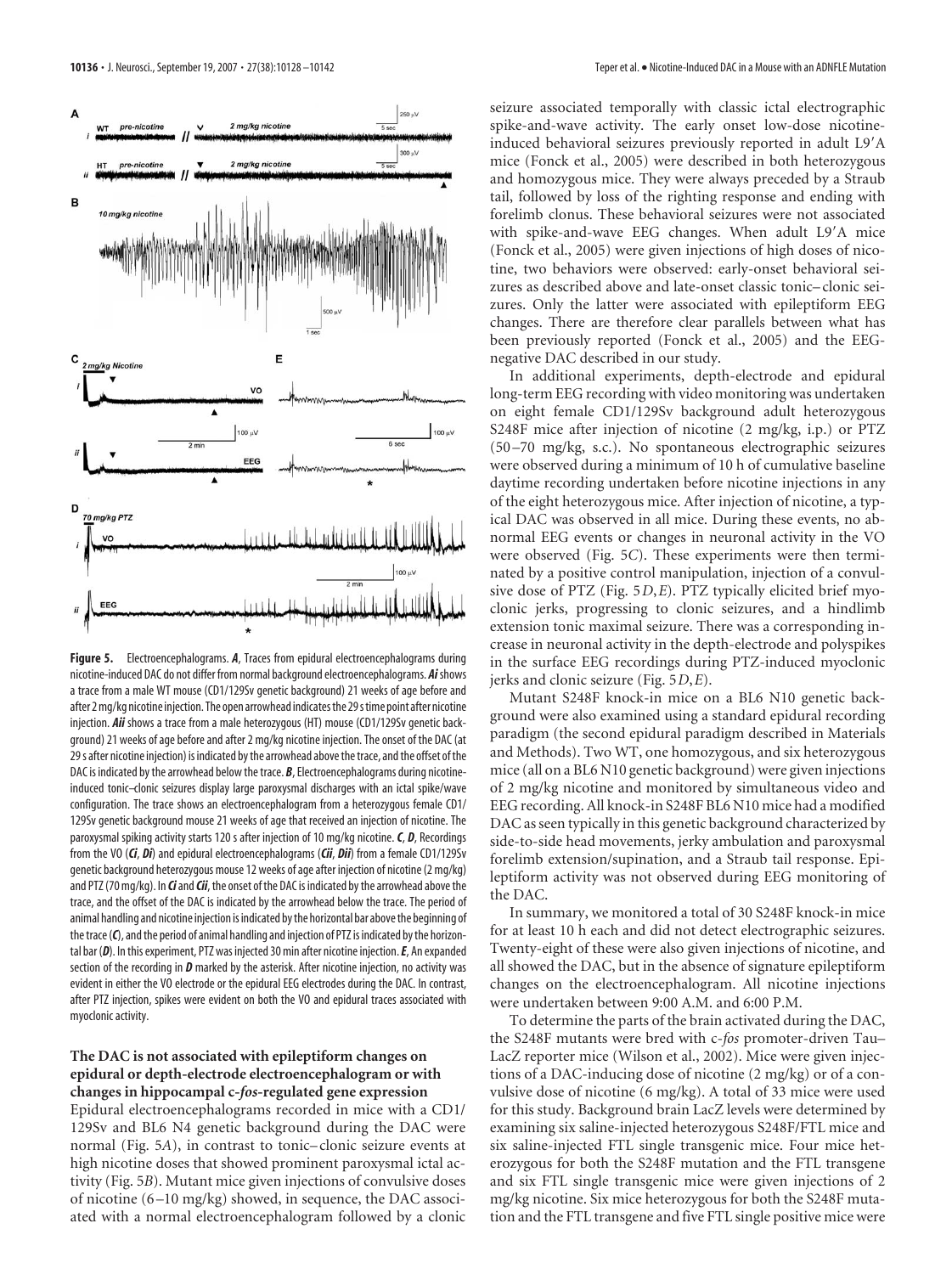

**Figure 6.** c-*fos*-regulated gene expression in the hippocampus of phenotypic WT and FTL/S248F double-transgenic mice treatedwith nicotine.*A*,An FTLtransgenicmousethatreceived an injection of 2mg/kg nicotineshows no prominent LacZstaining in the hippocampus. An identical picture is seen in FTL/S248F double-transgenic mice that received an injection of saline (not shown). *B*,*C*, A FTL/S248F double-transgenic mutant mouse displaying the DAC with 2 mg/kg nicotineshows no LacZstaining in the hippocampus (*B*), whereas both FTL-positive WT (shown) and FTL/S248F double-transgenic (not shown) mice show prominent LacZ staining in the dendate gyrus of the hippocampus after sustaining a tonic-clonic seizure at a nicotine dose of 6 mg/kg  $(C)$ . Scale bars, 250  $\mu$ m.

given injections of 6 mg/kg nicotine. As expected, LacZ staining was prominent in the hippocampal dentate gyrus in all mice displaying tonic– clonic seizures after administration of 6 mg/kg nicotine (three of six heterozygous S248F mice and one in five FTL single transgenic mice), indicating strong activation in this region (Fig. 6*C*). LacZ staining in the hippocampus (Fig. 6*A*,*B*) and other brain regions (data not shown) was at background levels (i.e., the same as saline-injected mice) in FTL single transgenic mice, in all S248F/FTL double transgenic mice displaying only the DAC in response to low-dose nicotine challenge, and in all FTL single and S248F/FTL double-transgenic mice that displayed no clonic seizure or tremors after administration of highdose nicotine. Increased hippocampal dentate gyrus c-*fos*regulated gene expression was also sometimes seen after body tremors alone (two of six S248F heterozygous mice given injections of 6 mg/kg nicotine). In summary, a total of five heterozygous mice had a DAC alone (four after 2 mg/kg and one in response to a 6 mg/kg injection), and yet no change in LacZ expression was detected in the dentate gyrus or elsewhere in the hippocampus.

The cohort of mice used in the study showed significant background cortical LacZ activity. Therefore, unlike the situation in the hippocampus, it was not possible to exclude DAC-associated activation of the neocortex in this experiment. There was no increased signal-to-noise ratio in the basal ganglia in mice that displayed the DAC.

## **Heterozygous S248F knock-in mice are relatively protected from nicotine-induced seizures**

A nicotine seizure dose–response relationship was determined for WT and heterozygous mice in several genetic backgrounds (CD1/129Sv, BL6 N1, and BL6 N5) (Table 1). Mice were scored for body tremors, wild running, clonic seizures, and death associated with clonic seizures. Forelimb dystonia and Straub tail were not scored on the seizure scale because we had no direct evidence from extensive EEG analysis and c-*fos* gene-regulated activation studies to confirm that these behaviors were seizure phenomena. The seizure score was analyzed using ordinal logistic regression (McCullagh, 1980), with background (CD1/129Sv, BL6 N1, and BL6 N5), genotype (wild type/heterozygous S248F knock-in), and nicotine dose (2, 6, and 8 mg/kg) as three explanatory variables. This model assumes only that the outcome variable, seizure score is ordinal in nature. This analysis showed statistically significant effects of each of these three variables. The data are consistent with the same underlying genotype difference across genetic backgrounds and nicotine doses. The interaction between background and genotype was not statistically significant ( $p = 0.42$ ). After testing for interactions, a main effects model was fitted. This showed that the main or average effect of genotype was highly statistically significant ( $p < 0.001$ ); WT mice had more severe seizures than heterozygous mice in all genetic backgrounds. The effect of nicotine dose was also statistically significant in the expected direction (higher doses leading to more severe seizures;  $p < 0.001$ ). There was also a statistically significant difference of background overall ( *p* 0.001). CD1/129Sv was the least affected, BL6 N1 was more severe, and BL6 N5 was the most severely affected. The pairwise differences had the following *p* values:

CD1/129Sv versus BL6 N1,  $p = 0.04$ ; CD1/129Sv versus BL6 N5,  $p < 0.001$ ; BL6 N1 versus BL6 N5,  $p < 0.001$ .

The latency to seizure onset (defined as the point at which the mouse lost its righting reflex) was independent of genotype but did vary significantly with nicotine dose and genetic background, with mice of the BL6 N5 background having more rapid-onset seizures than CD1/129Sv background mice as well as more severe seizures. At 6 mg/kg, latency for BL6 N5 mice was 92  $\pm$  2.7 s and CD1/129Sv had a latency of 128  $\pm$  5.1 s, and at 8 mg/kg, BL6 N5 had a latency of 84  $\pm$  2.1 s and CD1/129Sv had a latency of 106  $\pm$ 3.5 s ( $p < 0.001$ ). Heterozygous S248F mice of all genetic backgrounds examined displayed the DAC when given injections of nicotine (2, 6, or 8 mg/kg). The DAC occurred before seizure onset in cases in which convulsive doses of nicotine (i.e., 6 or 8 mg/kg) were used.

# **The DAC is not the result of complete loss of function of the 4-nAChR and is mecamylamine resistant**

Ninety  $\alpha$ 4-nAChR knock-out ( $\alpha$ 4-/-) mice (Ross et al., 2000) (45 males and 45 females) and the same number of littermate control mice on a hybrid 129SvJ/C57BL/6 genetic background were given injections of 2, 6, and 8 mg/kg nicotine. The DAC was not seen in the  $\alpha$ 4-/- mice at any nicotine dose. This is an important observation given the results of our synaptosome assay showing that at high agonist doses, the mutant receptor showed impaired function. Ordinal logistic regression (McCullagh, 1980) was also used to analyze the knock-out data (Table 1); here there was only one background, so the two explanatory variables were genotype and nicotine dose. The effect of nicotine dose was statistically significant in the expected direction (higher doses leading to worse outcomes;  $p < 0.001$ ). The difference between the genotypes was not statistically significant ( $p = 0.11$ ); the direction of the observed effect was that the homozygous knockout mice did worse than the WT mice. Collectively, these data suggest (1) that the DAC is not the result of complete loss of function of the  $\alpha$ 4-nAChR subunit and (2) that nicotine-induced seizures in WT mice are not  $\alpha$ 4-nAChR subunit mediated, because loss of this receptor subunit did not diminish nicotineinduced seizures.

Pretreatment of heterozygous S248F BL6 N1 background mice  $(n = 9)$  with the nicotinic channel antagonist mecamylamine  $(0.5)$ mg/kg, i.p.) 10 min before administration of 8 mg/kg nicotine did not disrupt the DAC in any manner, although it did completely inhibit all seizure-like behavior (tremors, wild running, clonic seizures, and death associated with clonic seizures were not seen). In contrast, mice administered nicotine after saline pretreatment (*n* 6) had a typical spectrum of seizures seen with this dose of nicotine.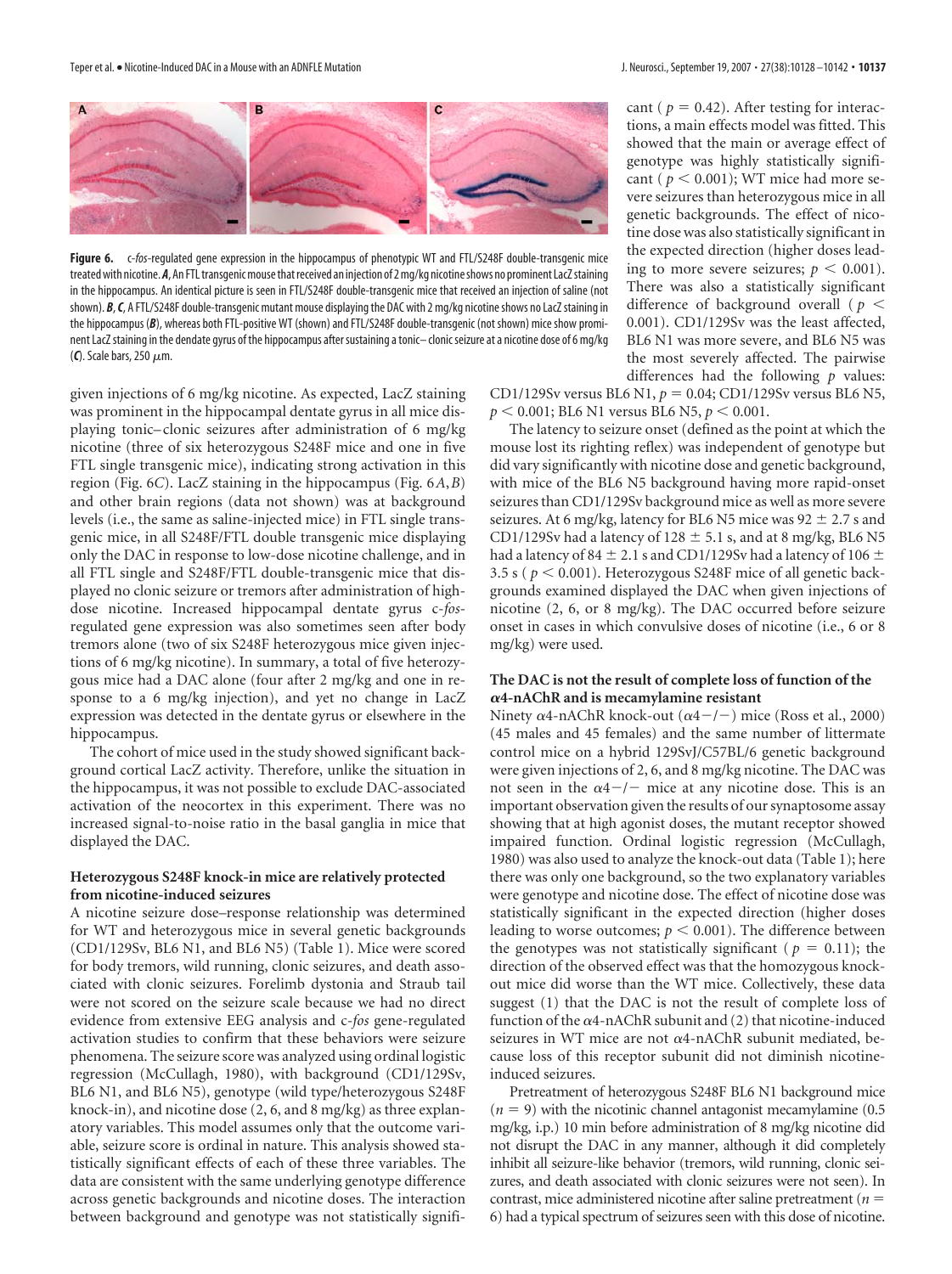

**Figure 7.** Carbamazepine inhibits the dystonic component of the DAC. **A–D**, The percentage of mice that displayed saccadic behavior (*A*), Straub tail (*B*), forelimb dystonia (*C*), and the complete phenotype (*D*) after intraperitoneal administration of carbamazepine (CBZ) at 0 mg/kg (black bar), 40 mg/kg (gray bar), or 60 mg/kg (white bar), followed 22 min later with either 1 or 2 mg/kg nicotine intraperitoneally.  $p=0.006$ , significantly different from 0 mg/kg CBZ at the same nicotine dose. Data are expressed as a percentage of control mice that were treated with vehicle.  $n = 7-9$  mice per group.

Two of the six mice experienced tremors and wild running (maximum score of 2) and three of six mice died in the setting of clonic seizures (maximum score of 4) (Fisher's exact test,  $p = 0.002$ ).

# **The anticonvulsant sodium channel blocker carbamazepine blocks the dystonic component of the DAC**

The anticonvulsant sodium channel blocker carbamazepine is effective in the treatment of ADNFLE (Provini et al., 2000). We administered S248F heterozygous mice carbamazepine (40 –60 mg/kg, i.p.) before challenge with nicotine (1–2 mg/kg, i.p.) and monitored the DAC. Carbamazepine at 40 mg/kg had no significant effect on ambulation, but at 60 mg/kg, it reduced ambulatory scores to 25% of baseline (data not shown). Mutant mice had a dose-dependent attenuation of nicotine-induced forelimb dystonia (Fig. 7) (*z* test, 0 mg/kg vs 60 mg/kg,  $p = 0.006$ ), but nicotine-induced saccadic behavior and Straub tail responses were present at both doses of carbamazepine tested (Fig. 7). Carbamazepine (60 mg/kg) completely ablated forelimb dystonia produced in response to 1 mg/kg nicotine (Fig. 7). These data confirm that the dystonic component of the DAC was reduced by a drug that produces a therapeutic effect in human ADNFLE. Although mice were partially sedated at 60 mg/kg carbamazepine, other studies had shown that even extreme sedation does not prevent the emergence of the DAC (data not shown).

## **The DAC is abolished by preinjection of a small dose of nicotine**

Although we believe that the S248F mouse represents a good model for aspects of ADNFLE, a possible objection is that nicotine injections elicit ADNFLE-like behaviors (i.e., DAC) in S248F mice but nicotine prevents and/or diminishes events in ADNFLE patients. As in all studies of nicotinic receptors, however, one must note that nicotine either activates or desensitizes receptors depending on the concentration or dose administered. There are

at least two possible mechanisms. First, at relatively low nicotine doses, ADNFLE-like behaviors may be suppressed because nicotinic receptors are inactivated by desensitization. Second, higher nicotine doses may trigger behavioral responses such as the DAC by widespread nicotinic receptor activation. To date, two reports have shown the therapeutic benefit of nicotine in ADNFLE patients: Willoughby et al. (2003) reported an almost complete elimination of seizures in an ADNFLE patient after treatment with a nicotine patch (this therapeutic benefit continues in this patient; J. Willoughby, personal communication), and the study by Brodtkorb and Picard (2006) showed a significant inverse correlation between tobacco use and nocturnal seizure frequency. In both studies, the authors argue that nicotine acts by desensitizing nicotinic receptors. It would be reasonable to postulate that chronic nicotine exposure during the waking period may lead to receptor desensitization through stages 2–4 of sleep at night, when most ADNFLE events occur. In addition, both behavioral actions of nicotine were demonstrated in a knock-in mouse strain engineered to express hypersensitive  $\alpha$ 4 nicotinic receptors (L9-A) (Fonck et al., 2005): nicotine either initiated behavioral seizures (at 2 mg/kg) or prevented them (at 0.1 mg/kg, 10 min before 2 mg/kg).

We performed similar experiments on heterozygous S248F mice ( $n = 9$ , three male and six female mice on a CD1/129 background). A dose of nicotine (0.1 mg/kg) too small to give the full DAC was able to block the DAC when mice were given injections of 2 mg/kg nicotine 10 min later (none of nine mice displayed the complete DAC). In contrast, saline preinjection had no effect on the DAC in the same cohort of heterozygous mice (eight of nine mice displayed the full DAC) (z-test,  $p < 0.001$ ) tested 1 week later. These data are consistent with the published clinical studies that suggest that chronic low-dose nicotine is effective in treating ADNFLE by a mechanism of receptor desensitization.

# **The S248F mutation confers mecamylamine resistance on 4**-**2-containing nAChRs**

Previous studies show that 6' mutations make muscle nAChRs resistant to channel block by QX-222 (Leonard et al., 1988). Mecamylamine is a noncompetitive  $\alpha$ 4 $\beta$ 2-nAChR antagonist (Papke et al., 2001) and probably acts as a channel blocker (Giniatullin et al., 2000). To determine whether the failure of mecamylamine to block the DAC phenotype was caused by mecamylamine resistance of the mutated S248F receptors, the effects of mecamylamine were studied on the ACh response of rat  $\alpha$ 4 $\beta$ 2-nAChRs expressed in oocytes. The rat gene  $\alpha$ 4(S252F) mutation (which aligns with the mouse  $\alpha$ 4 S248F mutation at the M2 6' position) conferred mecamylamine resistance on rat  $\alpha$ 4 $\beta$ 2nAChRs expressed in oocytes (Fig. 8). We used an ACh concentration  $(2 \mu M)$  near the previously reported rat WT and  $\alpha$ 4(S252F) $\beta$ 2 EC<sub>50</sub> for ACh (Kuryatov et al., 1997; Figl et al., 1998) and a mecamylamine concentration (0.5  $\mu$ M) near the range of IC<sub>50</sub> values previously reported for human  $\alpha$ 4 $\beta$ 2nAChRs (Papke et al., 2001). As reported previously (Weiland et al., 1996; Kuryatov et al., 1997; Bertrand et al., 1998; Figl et al., 1998), the  $\alpha$ 4(S252F) mutation enhanced agonist-induced desensitization. Successive applications of  $2 \mu M$  ACh at 3 min intervals had no significant effect on the peak WT response but reduced the peak mutant response significantly ( $p < 0.05$ ) (Fig. 8*A*). To compensate for this effect, we applied ACh alone to the oocytes three times and measured the ratios of the second- and third-peak ACh responses to that of the first in a separate series of experiments.We then divided the corresponding responses in the mecamylamine experiments by these ratios. As reported previ-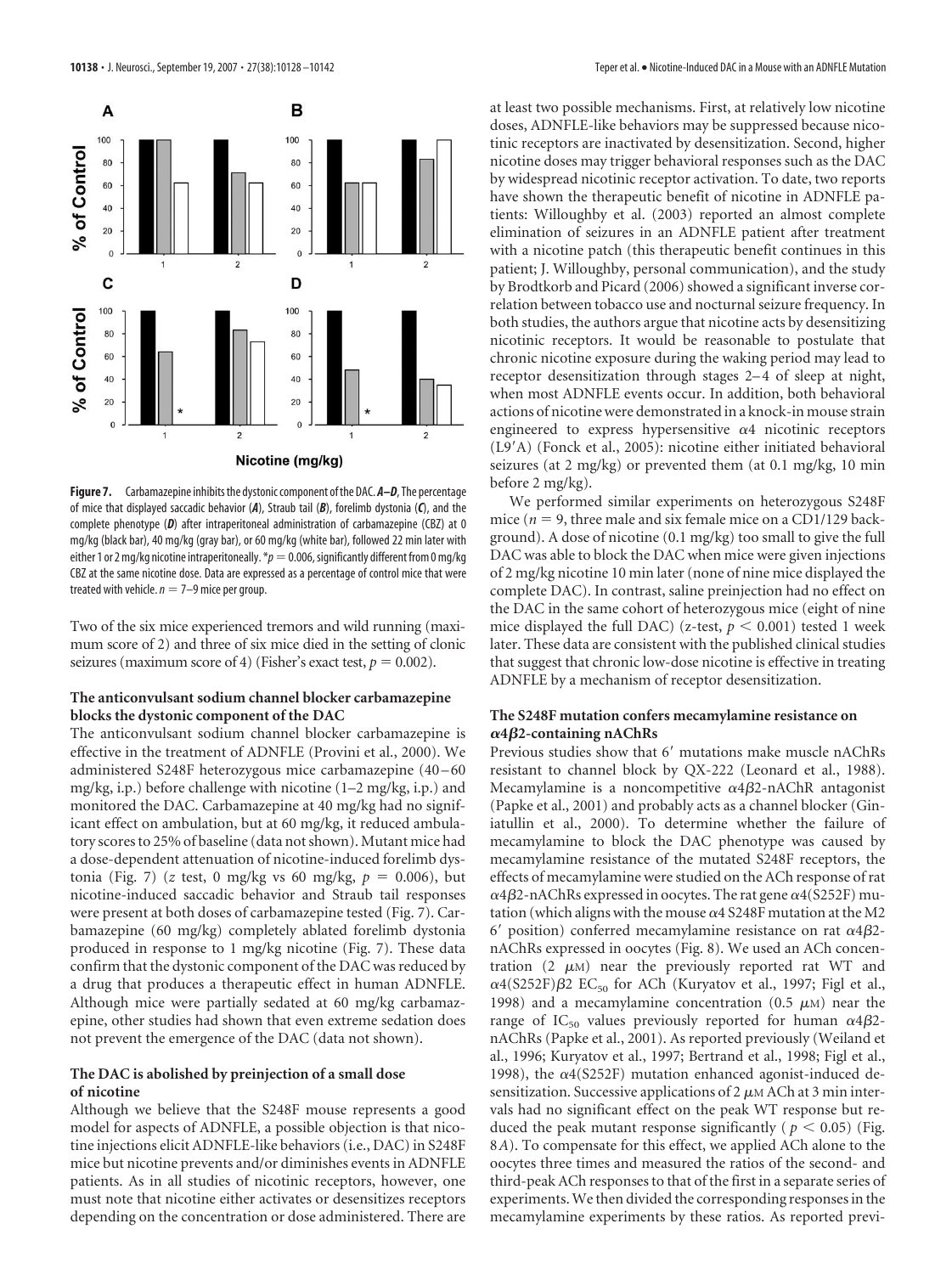

**Figure 8.** The S248F mutant receptors are resistant to mecamylamine block. *A*, The current traces are voltage-clamp ACh responses from oocytes expressing rat  $\alpha$ 4 $\beta$ 2 WT receptors or  $\alpha$ 4(S252F) $\beta$ 2 mutant receptors. The horizontal bars above the traces show the timing of the 2  $\mu$ M ACh applications, at 3 min intervals. Three brief (10 – 30 s) ACh applications to the WT receptors produced no significant change in the peak response (top left). In contrast, the same protocol resulted in significant cumulative desensitization of the peak mutant response (top right). Mecamylamine (0.5  $\mu$ M) persistently inhibited the peak WT response but produced no further reduction in the mutant response beyond that by produced by ACh alone (bottom right). In the two lower sets of traces, mecamylamine was present throughout the entire middle trace (second ACh application). *B*, The normalized peak WT and mutant responses in 0.5  $\mu$ m mecamylamine and after a 3 min wash with control saline corrected for cumulative desensitization. After correction, mecamylamine had no significant effect on the mutant response. The asterisks denote a significant difference ( $p < 0.05$ ) from control. *C*, Effect of mecamylamine on dopamine release from striatal synaptosomes of WT, heterozygous (HT), and homozygous (HM) S248F mice. Synaptosomes were perfused for 5 min with the indicated concentration of mecamylamine plus  $\alpha$ CtxMII (50 nm) and subsequently exposed to ACh (3  $\mu$ m for 20 s) containing the indicated concentration of mecamylamine. Data are expressed as percentage of response without mecamylamine. Control responses were as follows: WT mice ( $n=9$ ), 15.6  $\pm$  1.0 U; HT mice ( $n=5$ ), 10.8  $\pm$  1.9 U; HM mice ( $n=11$ ), 7.8  $\pm$  1.6 U. **D**, Effect of mecamylamine on <sup>86</sup>Rb<sup>+</sup> efflux from thalamic synaptosomes. The indicated concentration of mecamylamine was present for 2 min before and also during the exposure to ACh (30  $\mu$ M for 5 s). Data are expressed as percentage of control response without mecamylamine. Control responses ( $n=5$  mice per group) were as follows: WT mice, 20.6  $\pm$  1.5 U; HT mice, 15.0  $\pm$  1.2 U; HM mice, 4.9  $\pm$  0.9 U. E, Effect of mecamylamine on  $86Rb + eff$ lux from cortical synaptosomes. The indicated concentration of mecamylamine was present for 2 min before and also during the exposure to ACh (30  $\mu$ M for 5 s). Data are expressed as percentage of control response without mecamylamine. Control responses ( $n=5$  mice per group) were as follows: WT mice, 6.6  $\pm$  0.6 U; HT mice, 2.7  $\pm$  0.4 U; HM mice,  $1.9 \pm 0.2$  U.

ously (Giniatullin et al., 2000), mecamylamine persistently inhibited the WT response. However, it produced no reduction in the mutant response beyond that produced by cumulative agonistinduced desensitization alone. The peak WT response in 0.5  $\mu$ M mecamylamine was  $66 \pm 5\%$  ( $n = 5$  oocytes) less than the control and remained  $51 \pm 4\%$  ( $n = 5$ ) less after a 3 min wash with saline  $(p < 0.05)$  (Fig. 8*B*). In contrast, after correcting for agonistinduced cumulative desensitization, the mutant responses in 0.5  $\mu$ M mecamylamine and after a 3 min wash were not significantly different from the control response (Fig. 8*B*). Thus,  $\alpha$ 4(S252F) $\beta$ 2-nAChRs expressed in oocytes were resistant to mecamylamine block.

The activity of synaptosomal preparations were also investigated to determine whether this resistance also occurs in heterozygous or homozygous S248F knock-in mice using two assays shown above to be affected by the S248F mutation. Dopamine release mediated by  $\alpha$ CtxMII-resistant nAChRs and stimulated by ACh (3  $\mu$ M) was measured using striatal synaptosomes from WT, heterozygous, and homozygous mice. Synaptosomes from S248F mice were perfused for 5 min with  $\alpha$ CtxMII (50 nm) and mecamylamine (0–100  $\mu$ m) before exposure to ACh (3  $\mu$ M for 20 s) (Fig. 8*C*). Both the heterozygous and homozygous mice are resistant to the effects of mecamylamine for this activity. The  ${}^{86}Rb$ <sup>+</sup> efflux properties of the S248F-nAChR

were investigated using synaptosomes from thalamus (Fig. 8*D*) and cortex (Fig. 8*E*). For both regions, synaptosomes from WT mice were blocked by considerably lower concentrations of mecamylamine than those from either the heterozygous or homozygous S248F mice. Similar results were obtained for the dopamine release and the  ${}^{86}Rb$ <sup>+</sup> efflux assays using nicotine as agonist (data not shown).

The concentration of mecamylamine achieved in a mouse by the 0.5 mg/kg intraperitoneal dose is estimated to be  $\sim$ 1  $\mu$ M from an elimination time course for [ 3 H]mecamylamine in mouse brain (Collins et al., 1994). This concentration does not block the S248F-nAChR in the *in vitro* experiments above. In conclusion, the *in vitro* experiments confirm that a behavior, such as the DAC, mediated by the S248F-nAChRs would be resistant to this level of the nAChR blocker mecamylamine *in vivo*.

# **Discussion**

Acute nicotine administration reveals a highly penetrant and robust phenotype in S248F knock-in mice not previously described in other models of ADNFLE. The DAC recapitulates two behaviors seen in ADNFLE patients. In typical ADNFLE attacks, sleep is interrupted by sudden elevation of the head and trunk and dystonic posturing of the upper limbs (Scheffer et al., 1995; Zucconi et al., 1997; Oldani et al., 1998; Provini et al., 1999, 2000). The human video accompanying this report (Human ADNFLE video, available at www. jneurosci.org as supplemental material) shows an example of an ADNFLE attack. The patient wakes from sleep in a startle, sits upright, and looks forward. He turns

his head to the left and right and at times stares straight ahead. The patient extends the arms forward in an asymmetrical dystonic limb posture as the head-turning movements continue. The attack is brief, and the patient communicates at the end of the attack. Dystonic upper-limb posturing and head and body thrashing are described in detail in other patients in the literature (Scheffer et al., 1995; Bertrand et al., 2005). The stereotypical jerky exploratory-like darting that we observed in our S248F mice involves head and trunk movements analogous to those in ADNFLE attacks. The stereotypical forelimb dystonia is probably the most convincing correlate with the dystonic semiology of ADNFLE: both mutant mice and humans display dystonic twisting of the limbs, which may be tonic and sustained (as in CD1/129Sv background S248F mice) or rhythmic (as in BL6 N5 background S248F mice). The attenuation of the dystonic component of the DAC by carbamazepine suggests that the DAC represents the murine equivalent of dystonic-predominant ADNFLE attacks, because this drug effectively reduces the frequency of NFLE attacks by  $~68\%$  (Provini et al., 1999). In accordance with some clinical studies (Willoughby et al., 2003; Brodtkorb and Picard, 2006) showing a benefit of chronic lowdose nicotine in reducing ADNFLE severity, and the inhibition of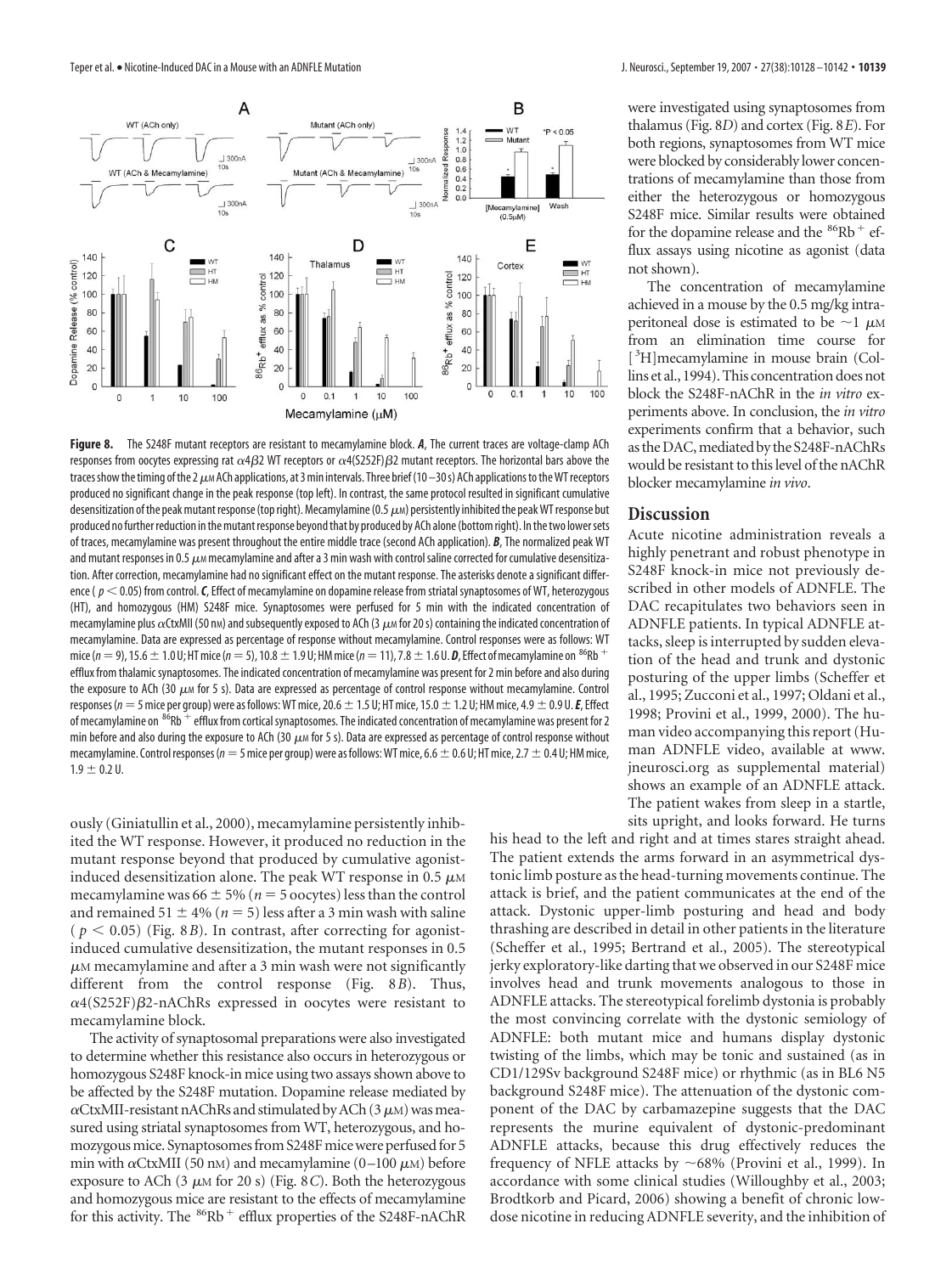nicotine-induced behavioral seizures in L9-A mice (Fonck et al., 2005), we were also able to block the DAC by pretreatment with a low dose of nicotine (0.1 mg/kg). The failure to detect an electrographic correlate for the DAC was consistent with the absence of ictal EEG activity in most ADNFLE attacks (Combi et al., 2004).

Surprisingly, heterozygous mice had less severe nicotineinduced seizures than WT mice of the same genetic background. Indeed,  $\alpha$ 4 -/ - mice had a normal nicotine-induced seizure profile, confirming other reports (Damaj et al., 1999; Dobelis et al., 2003) that nicotine-induced seizures in WT mice are not mediated through the  $\alpha$ 4-nAChR subunit; studies have implicated  $\alpha$ 3,  $\beta$ 4, and  $\alpha$ 5 subunits (Franceschini et al., 2002; Kedmi et al., 2004). Finally, mecamylamine achieved complete abrogation of nicotine-induced major motor seizures without inhibiting the DAC, suggesting that the two processes may be mechanistically different. Interestingly, this mecamylamine resistance is also manifest in the agonist-induced currents for the S248F mutation expressed in oocytes, as well as in agonist-induced ion flux and transmitter release for synaptosomes from S248F mice.

### **A spectrum of severity in ADNFLE mouse models**

Several other ADNFLE-related models have been reported. There are two mouse strains with extreme gain-of-function mutations in  $\alpha$ 4 at the M2–9<sup>'</sup> position, which have not been linked to AD-NFLE. Although initially no spontaneous seizures were observed in the L9' mouse lines (Fonck et al., 2003, 2005), more recently, we have identified spontaneous seizures (Fonck and Lester, 2006) in a few L9'A mice. These prolonged tonic-clonic seizures associated with cortical c-*fos* activation seen only in young mice (age, 12–29 d) sometimes result in death. Severe motor seizures restricted to a narrow postnatal time window would be atypical for ADNFLE. Adult L9'A mice (Fonck et al., 2005) were reported to display low-dose nicotine-induced behavioral seizures not associated with spike-and-wave EEG changes.

Two other  $\alpha$ 4 subunit ADNFLE knock-in strains have been independently generated and studied: the Chrna4S252F (the same mutation as reported here) and the  $\alpha$ 4 +L264 lines (Klaassen et al., 2006). Both lines have spontaneous seizures of two types: brief periods of behavioral arrest and prolonged hyperkinetic motor seizures resembling bursts of wild running seen with convulsive doses of nicotine (Franceschini et al., 2002). Spontaneous motor seizures occur commonly in both lines and are associated with high-voltage spiking activity on subdural EEG recordings. Despite the frequency and severity of motor seizures, premature death is not reported. The finding of electrographic seizures in this model is consistent with reported electrographic seizures occurring in ADNFLE (Scheffer et al., 1995; Hayman et al., 1997; Phillips et al., 1998; Provini et al., 2000; Steinlein et al., 2000). It should be noted that although ADNFLE is a disease of non-REM sleep, the spontaneous seizures and EEG changes noted in the Klaassen lines were not correlated to any sleep/wake cycle.

A  $\beta$ 2 subunit V287L (M2-22' position) ADNFLE mutant mouse strain has also been reported briefly (Xu et al., 2006). The few spontaneous seizures  $\left($  < 2% of animals) have not yet been systematically characterized.

The reported ADNFLE-related mice display a spectrum of behavioral phenotypes that reflect the range of motor phenotypes previously reported for ADNFLE (Scheffer et al., 1995). The human phenotypes include thrashing/hyperkinetic activity in the minority (16 of 47) of cases and tonic stiffening in the majority (36 of 47) of cases, 23 of which also had superimposed clonic jerking. Our BL6 N5 S248F knock-in mice display rhythmic forelimb dystonic posturing resembling the ADNFLE attacks described in this clinical study.

In summary, the most severe spontaneous seizures are noted in a small proportion of recently born juvenile L9'A mice. The Klaassen  $\alpha$ 4 strains display frequent spontaneous electrographic major motor seizures. Infrequent as yet uncharacterized spontaneous seizure-like behaviors are seen in  $\beta$ 2 subunit V287L mice, whereas our S248F mice and the adult L9'A mice display no such events. All strains reported to date display modest to low-dose nicotine-induced behaviors that differ from what is seen in WT mice. Importantly, these nicotine-induced ADNFLE likebehaviors are EEG negative in the adult L9'A, in our S248F mice, and in the  $\beta$ 2 strain (C. Fonck, B. N. Cohen, J. Xu, H. A. Lester, and S. F. Heinemann, unpublished data). The behavioral effects of modest to low-dose nicotine in the Klaassen  $\alpha$ 4 strains were described in a seizure scale, but associated EEG findings were not reported.

### **Epilepsy or movement disorder?**

If an epileptic seizure is defined as a transient occurrence of signs and/or symptoms because of abnormal excessive or synchronous neuronal activity in the brain (Fisher et al., 2005), then there are only two possible explanations for failure to identify an electrographic correlate to the DAC. First, perhaps the EEG paradigms used in this study, and in previous studies that identified EEG negative behavioral seizures, were not appropriately sensitive or were not directed to the correct site in the brain. A systematic unbiased and dense cortical and depth-electrode survey throughout the entire mouse brain may identify such a discrete focus and address this caveat. This view is supported by observations in human ADNFLE that single individuals may show a continuum of paroxysmal events, beginning with arousals that lack distinctive epileptiform features and evolving into dystonic attacks and more violent events including frank tonic– clonic seizures with overt epileptiform activity suggesting a common epileptic mechanism (Scheffer et al., 1995; Oldani et al., 1998; Provini et al., 1999, 2000).

Second, perhaps the DAC is not an epileptic phenomenon but rather represents a paroxysmal movement disorder. A number of studies have reported the coexistence of epilepsy and movement disorders in the same individuals or in different individuals within a family (Guerrini et al., 1999, 2002; Guerrini, 2001). In a recent report, a mutation was identified in a calcium-sensitive potassium channel in childhood-onset paroxysmal nonkinesigenic dyskinesia with absence epilepsy associated with rare tonic– clonic seizures and generalized spike-wave complexes on electroencephalogram (Du et al., 2005). Of the 13 cases described, 7 had paroxysmal dyskinesia alone, 5 had paroxysmal dyskinesia and seizures, and 1 had only seizures. The clinical phenotype of a genetically defined channelopathy can therefore be either epilepsy or a paroxysmal movement disorder.

The influence of modifier genes/genetic background may also explain the difference in the phenotype seen between our S248F mice and the Klaassen lines. Two notable differences include the CD1 background in our S248F mice and use of the J1 ES line by Klaassen et al. (2006) versus our use of W9.5 cells. The potential confounding effect of modifier genes on phenotype was underscored by a report on sodium channel  $1\alpha$  heterozygous knockout mice that model severe myoclonic epilepsy in infancy. The mice showed a dramatically different phenotype depending on genetic background: frequent spontaneous seizures in a C57BL/6 background and no seizures in a 129/SvJ background (Yu et al., 2006). The late appearance and low penetrance of the dramatic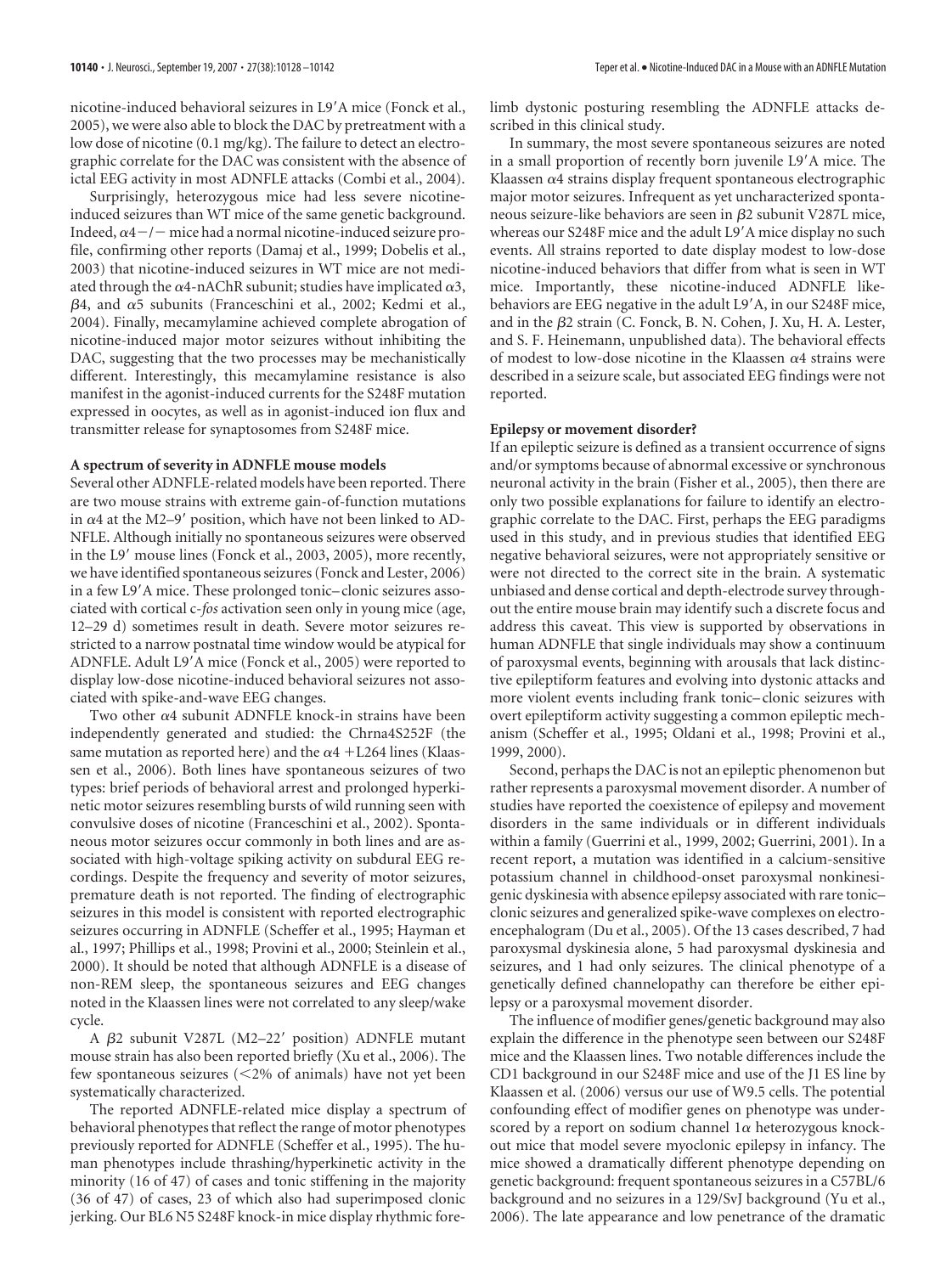juvenile spontaneous seizures in L9-A mice in a line established some years beforehand also argues for potential modifier gene influence although an epigenetic effect is not excluded.

## **Conclusions**

Our S248F line appears to predominantly model dystonic aspects of ADNFLE semiology. Exploiting this line to identify channel blockers (possibly related structurally to mecamylamine) that selectively block S248F mutant channel function would be useful in treating carbamazepine-resistant cases of ADNFLE.

# **References**

- Aridon P, Marini C, Di Resta C, Brilli E, De Fusco M, Politi F, Parrini E, Manfredi I, Pisano T, Pruna D, Curia G, Cianchetti C, Pasqualetti M, Becchetti A, Guerrini R, Casari G (2006) Increased sensitivity of the neuronal nicotinic receptor alpha 2 subunit causes familial epilepsy with nocturnal wandering and ictal fear. Am J Hum Genet 79:342–350.
- Bertrand D, Picard F, Le Hellard S, Weiland S, Favre I, Phillips H, Bertrand S, Berkovic SF, Malafosse A, Mulley J (2002) How mutations in the nAChRs can cause ADNFLE epilepsy. Epilepsia 43 [Suppl 5]:112–122.
- Bertrand D, Elmslie F, Hughes E, Trounce J, Sander T, Bertrand S, Steinlein OK (2005) The CHRNB2 mutation I312M is associated with epilepsy and distinct memory deficits. Neurobiol Dis 20:799 –804.
- Bertrand S, Weiland S, Berkovic SF, Steinlein OK, Bertrand D (1998) Properties of neuronal nicotinic acetylcholine receptor mutants from humans suffering from autosomal dominant nocturnal frontal lobe epilepsy. Br J Pharmacol 125:751–760.
- Brodtkorb E, Picard F (2006) Tobacco habits modulate autosomal dominant nocturnal frontal lobe epilepsy. Epilepsy Behav 9:515–520.
- Clarke PB (1984) Chronic central nicotinic blockade after a single administration of the bisquaternary ganglion-blocking drug chlorisondamine. Br J Pharmacol 83:527–535.
- Collins AC, Luo Y, Selvaag S, Marks MJ (1994) Sensitivity to nicotine and brain nicotinic receptors are altered by chronic nicotine and mecamylamine infusion. J Pharmacol Exp Ther 271:125–133.
- Combi R, Dalpra L, Tenchini ML, Ferini-Strambi L (2004) Autosomal dominant nocturnal frontal lobe epilepsy—a critical overview. J Neurol 251:923–934.
- Damaj MI, Glassco W, Dukat M, Martin BR (1999) Pharmacological characterization of nicotine-induced seizures in mice. J Pharmacol Exp Ther 291:1284 –1291.
- Davila-Garcia MI, Musachio JL, Perry DC, Xiao Y, Horti A, London ED, Dannals RF, Kellar KJ (1997) [125I]IPH, an epibatidine analog, binds with high affinity to neuronal nicotinic cholinergic receptors. J Pharmacol Exp Ther 282:445–451.
- De Fusco M, Becchetti A, Patrignani A, Annesi G, Gambardella A, Quattrone A, Ballabio A, Wanke E, Casari G (2000) The nicotinic receptor beta 2 subunit is mutant in nocturnal frontal lobe epilepsy. Nat Genet 26:275–276.
- Dobelis P, Hutton S, Lu Y, Collins AC (2003) GABAergic systems modulate nicotinic receptor-mediated seizures in mice. J Pharmacol Exp Ther 306:1159 –1166.
- Drago J, Padungchaichot P, Wong JY, Lawrence AJ, McManus JF, Sumarsono SH, Natoli AL, Lakso M, Wreford N, Westphal H, Kola I, Finkelstein DI (1998) Targeted expression of a toxin gene to  $D_1$  dopamine receptor neurons by cre-mediated site-specific recombination. J Neurosci 18:9845–9857.
- Du W, Bautista JF, Yang H, Diez-Sampedro A, You SA, Wang L, Kotagal P, Luders HO, Shi J, Cui J, Richerson GB, Wang QK (2005) Calciumsensitive potassium channelopathy in human epilepsy and paroxysmal movement disorder. Nat Genet 37:733–738.
- Figl A, Viseshakul N, Shafaee N, Forsayeth J, Cohen BN (1998) Two mutations linked to nocturnal frontal lobe epilepsy cause use-dependent potentiation of the nicotinic ACh response. J Physiol (Lond) 513:655–670.
- Fisher RS, van Emde Boas W, Blume W, Elger C, Genton P, Lee P, Engel Jr J (2005) Epileptic seizures and epilepsy: definitions proposed by the International League Against Epilepsy (ILAE) and the International Bureau for Epilepsy (IBE). Epilepsia 46:470 –472.
- Fonck C, Nashmi R, Deshpande P, Damaj MI, Marks MJ, Riedel A, Schwarz J, Collins AC, Labarca C, Lester HA (2003) Increased sensitivity to agonist-induced seizures, Straub tail, and hippocampal theta rhythm in

knock-in mice carrying hypersensitive  $\alpha$ 4 nicotinic receptors. J Neurosci 23:2582–2590.

- Fonck C, Cohen BN, Nashmi R, Whiteaker P, Wagenaar DA, Rodrigues-Pinguet N, Deshpande P, McKinney S, Kwoh S, Munoz J, Labarca C, Collins AC, Marks MJ, Lester HA (2005) Novel seizure phenotype and sleep disruptions in knock-in mice with hypersensitive  $\alpha$ <sup>+</sup> nicotinic receptors. J Neurosci 25:11396 –11411.
- Fonck CI, Lester HA (2006) Spontaneous seizures and nicotine-induced c-fos in knock-in mice with hypersensitive  $\alpha$ <sup>+</sup> nicotinic receptors. Society for Neuroscience Abstracts 326.316/C384.
- Franceschini D, Paylor R, Broide R, Salas R, Bassetto L, Gotti C, De Biasi M (2002) Absence of alpha7-containing neuronal nicotinic acetylcholine receptors does not prevent nicotine-induced seizures. Brain Res Mol Brain Res 98:29 –40.
- Franklin KBJ, Paxinos G (1997) The mouse brain in stereotaxic coordinates. San Diego: Academic.
- Gantois I, Fang K, Jiang L, Babovic D, Lawrence AJ, Ferreri V, Teper Y, Jupp B, Ziebell J, Morganti-Kossmann CM, O'Brien TJ, Nally R, Schütz G, Waddington J, Egan G, Drago J (2007) Ablation of D1 dopamine receptor-expressing cells generates mice with seizures, hindlimb dystonia, hyperactivity and impaired oral behavior. Proc Natl Acad Sci USA 104:4182–4187.
- Gerzanich V, Peng X, Wang F, Wells G, Anand R, Fletcher S, Lindstrom J (1995) Comparative pharmacology of epibatidine: a potent agonist for neuronal nicotinic acetylcholine receptors. Mol Pharmacol 48:774 –782.
- Giniatullin RA, Sokolova EM, Di Angelantonio S, Skorinkin A, Talantova MV, Nistri A (2000) Rapid relief of block by mecamylamine of neuronal nicotinic acetylcholine receptors of rat chromaffin cells in vitro: an electrophysiological and modeling study. Mol Pharmacol 58:778 –787.
- Guerrini R (2001) Idiopathic epilepsy and paroxysmal dyskinesia. Epilepsia 42 Suppl 3:36 –41.
- Guerrini R, Bonanni P, Nardocci N, Parmeggiani L, Piccirilli M, De Fusco M, Aridon P, Ballabio A, Carrozzo R, Casari G (1999) Autosomal recessive rolandic epilepsy with paroxysmal exercise-induced dystonia and writer's cramp: delineation of the syndrome and gene mapping to chromosome 16p12-11.2. Ann Neurol 45:344 –352.
- Guerrini R, Sanchez-Carpintero R, Deonna T, Santucci M, Bhatia KP, Moreno T, Parmeggiani L, Bernardina BD (2002) Early-onset absence epilepsy and paroxysmal dyskinesia. Epilepsia 43:1224 –1229.
- Hayman M, Scheffer IE, Chinvarun Y, Berlangieri SU, Berkovic SF (1997) Autosomal dominant nocturnal frontal lobe epilepsy: demonstration of focal frontal onset and intrafamilial variation. Neurology 49:969 –975.
- Hirose S, Iwata H, Akiyoshi H, Kobayashi K, Ito M, Wada K, Kaneko S, Mitsudome A (1999) A novel mutation of CHRNA4 responsible for autosomal dominant nocturnal frontal lobe epilepsy. Neurology 53:1749 –1753.
- Kedmi M, Beaudet AL, Orr-Urtreger A (2004) Mice lacking neuronal nicotinic acetylcholine receptor beta4-subunit and mice lacking both alpha5 and beta4-subunits are highly resistant to nicotine-induced seizures. Physiol Genomics 17:221–229.
- Klaassen A, Glykys J, Maguire J, Labarca C, Mody I, Boulter J (2006) Seizures and enhanced cortical GABAergic inhibition in two mouse models of human autosomal dominant nocturnal frontal lobe epilepsy. Proc Natl Acad Sci USA 103:19152–19157.
- Kuryatov A, Gerzanich V, Nelson M, Olale F, Lindstrom J (1997) Mutation causing autosomal dominant nocturnal frontal lobe epilepsy alters  $Ca^{2+}$ permeability, conductance, and gating of human  $\alpha$ 4 $\beta$ 2 nicotinic acetylcholine receptors. J Neurosci 17:9035–9047.
- Kuryatov A, Luo J, Cooper J, Lindstrom J (2005) Nicotine acts as a pharmacological chaperone to up-regulate human alpha4beta2 acetylcholine receptors. Mol Pharmacol 68:1839 –1851.
- Labarca C, Schwarz J, Deshpande P, Schwarz S, Nowak MW, Fonck C, Nashmi R, Kofuji P, Dang H, Shi W, Fidan M, Khakh BS, Chen Z, Bowers BJ, Boulter J, Wehner JM, Lester HA (2001) Point mutant mice with hypersensitive alpha 4 nicotinic receptors show dopaminergic deficits and increased anxiety. Proc Natl Acad Sci USA 98:2786 –2791.
- Lakso M, Pichel JG, Gorman JR, Sauer B, Okamoto Y, Lee E, Alt FW, Westphal H (1996) Efficient in vivo manipulation of mouse genomic sequences at the zygote stage. Proc Natl Acad Sci USA 93:5860 –5865.
- Leonard RJ, Labarca CG, Charnet P, Davidson N, Lester HA (1988) Evidence that the M2 membrane-spanning region lines the ion channel pore of the nicotinic receptor. Science 242:1578 –1581.